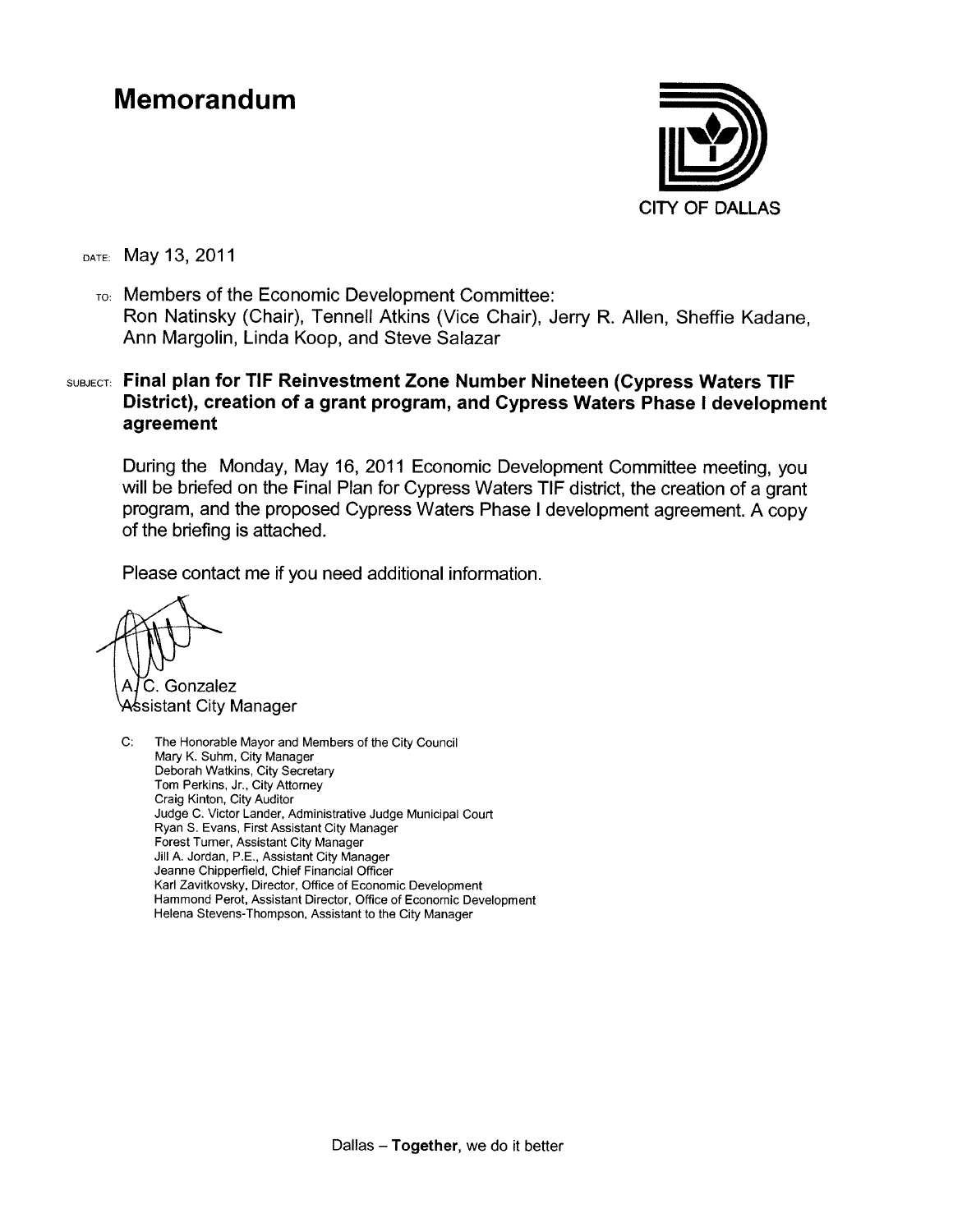#### **Cypress Waters TIF District Final Plan and Phase I Development Agreement**



#### Economic Development Committee

#### May 16, 2011



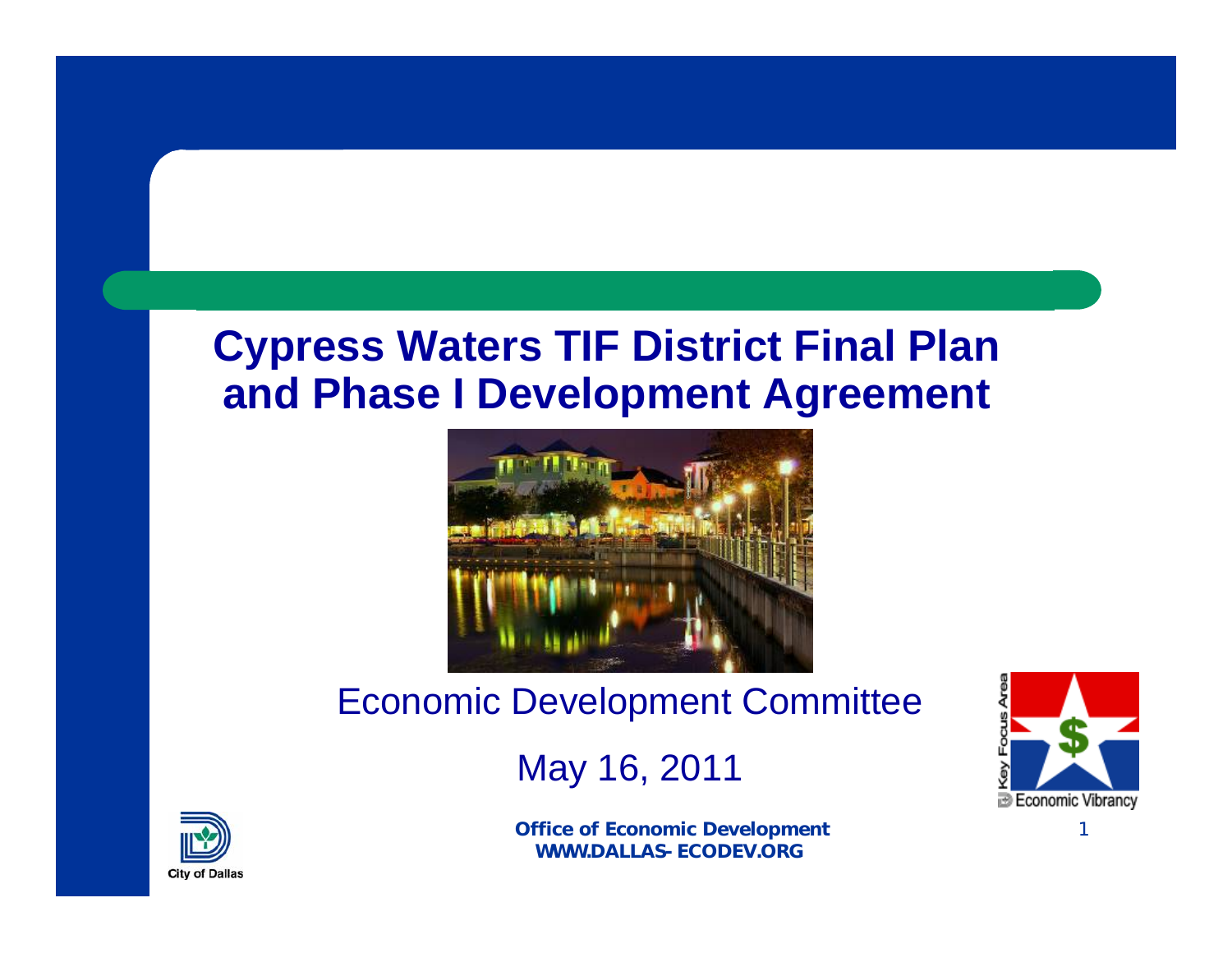#### **Overview**

- Cypress Waters TIF District was created December 8, 2010. It is located north and east of the intersection of LBJ Freeway (I-635) and Belt Line Road.
- On June 8, 2011, Council will consider approving (1) the final plan for the district, (2) a grant program, and (3) a TIF funding agreement in an amount not to exceed \$9,757,267, plus a grant in lieu of interest, for water, sewer, and roads to support Cypress Waters Phase I.





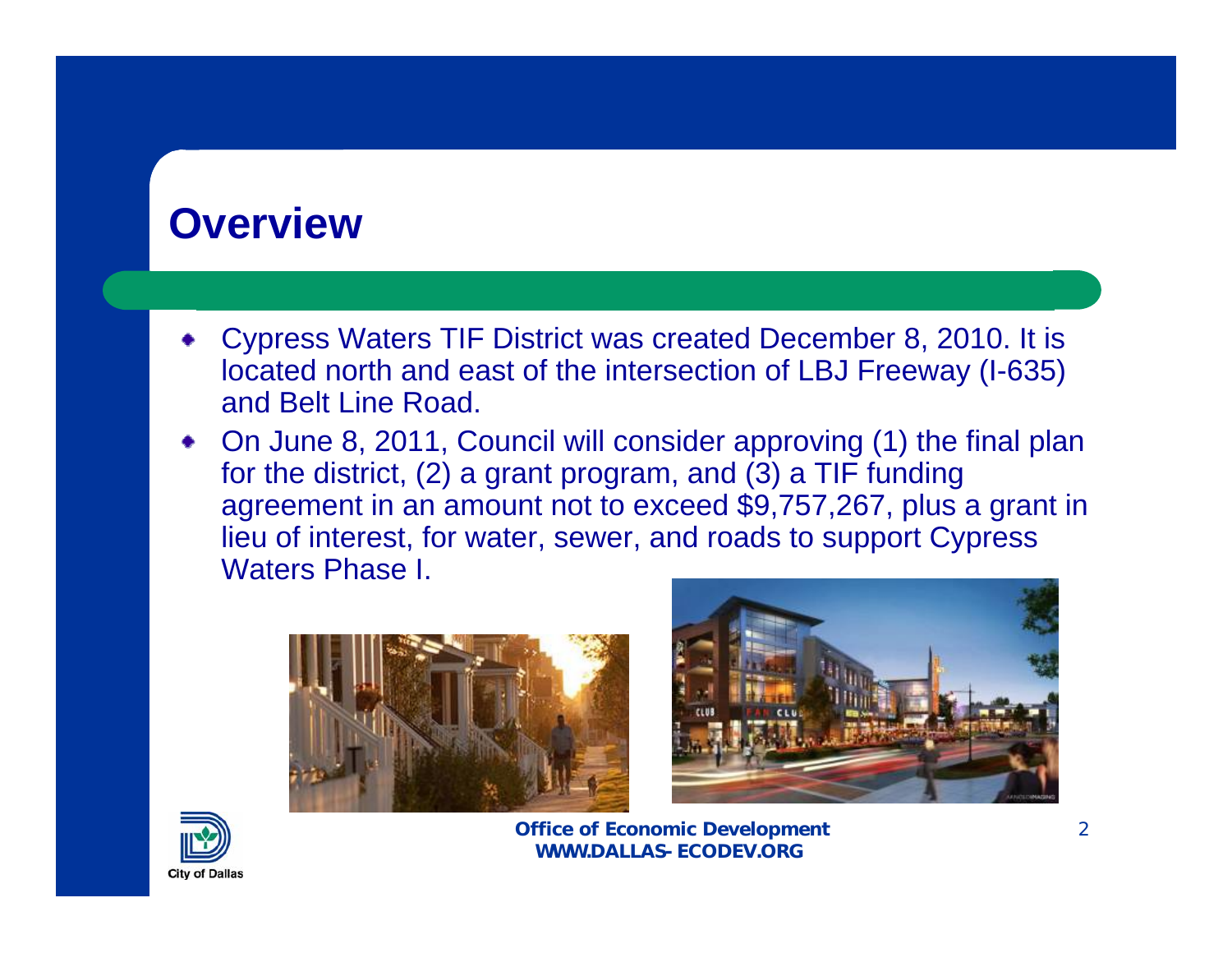## **Cypress Waters TIF District Boundary Map**

- The Cypress Waters TIF District is generally bounded by East Belt Line to the north, South Belt Line Road to the west, Ranch Trail Drive and Hackberry Road to the south, and the City of Irving to the east.
- The entire Cypress Waters area includes approximately 1,661 acres.
- The district contains approximately 939 acres (excluding public rights-ofway).
- The area is adjacent to a lake and a former power plant.
- The lake will be reduced to approximately 362 acres.



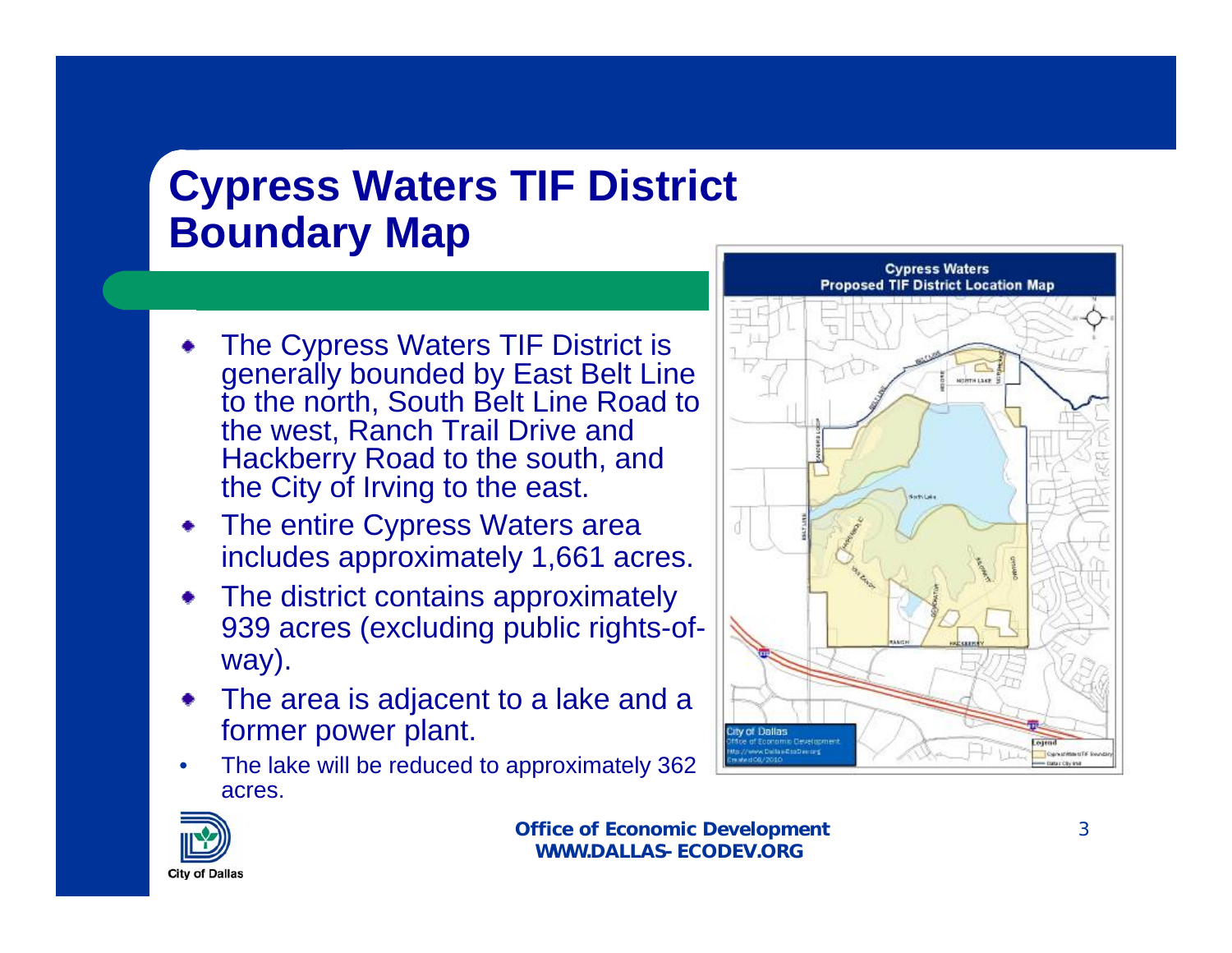#### **Cypress Waters TIF District Overview – Existing Conditions**



**Office of Economic Development WWW.DALLAS-ECODEV.ORG**The entire Cypress Waters area is 1,661 acres of undeveloped land, including a lake and 939 acres in the TIF district.

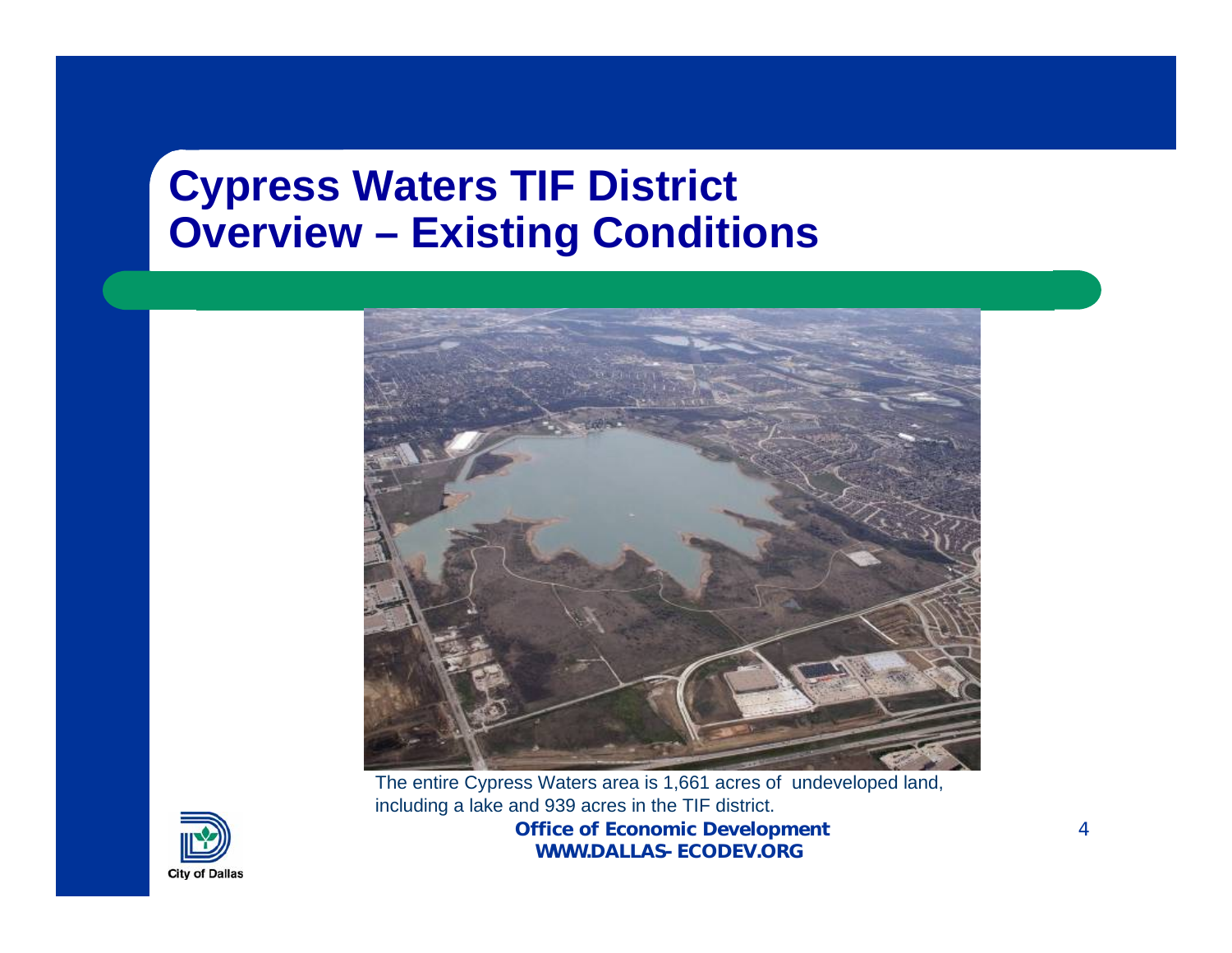#### **Cypress Waters TIF District Overview – Existing Conditions**



Predominantly open, undeveloped land.

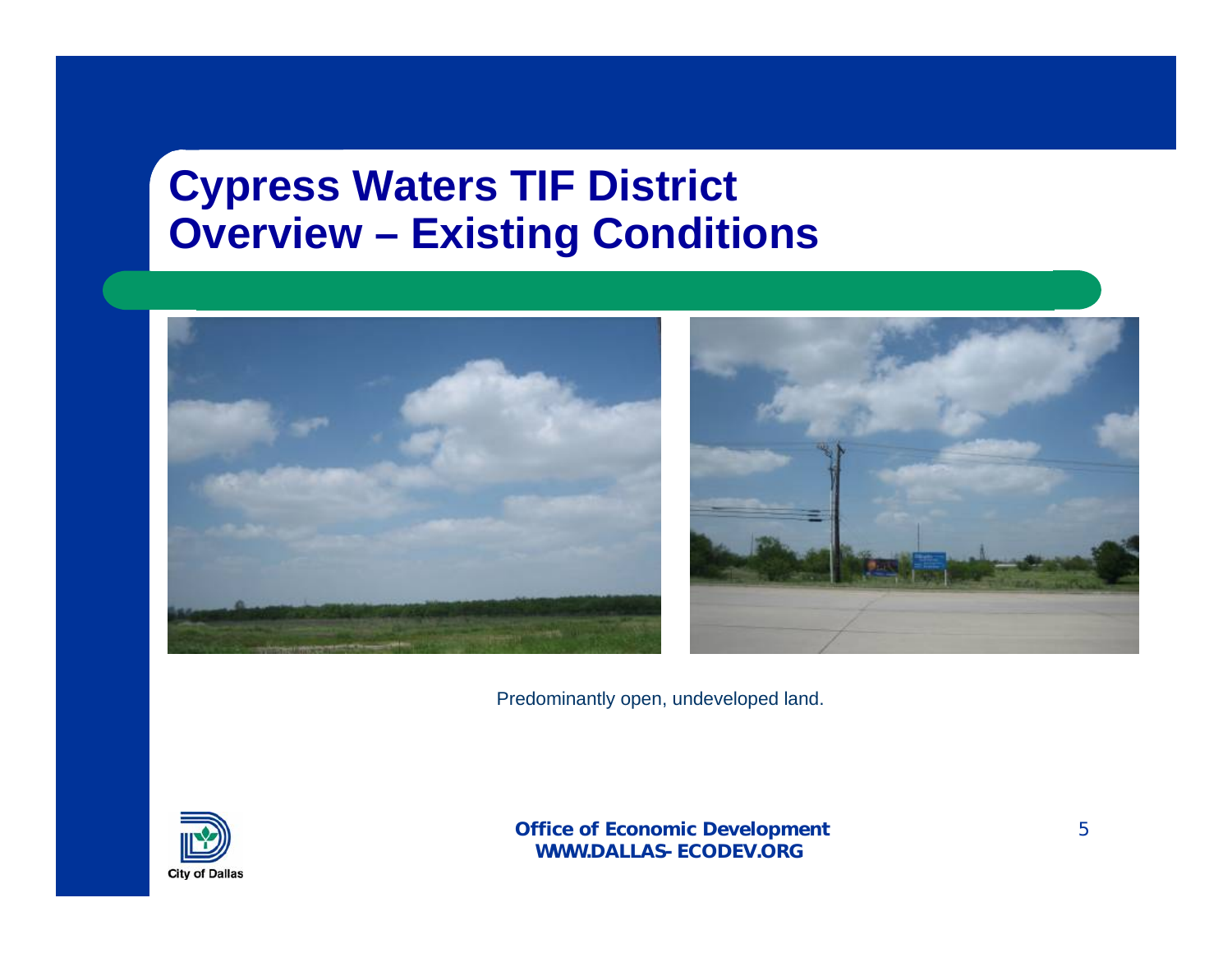#### **Cypress Waters TIF District Overview – Existing Conditions**



Former power plant.

Radio equipment.

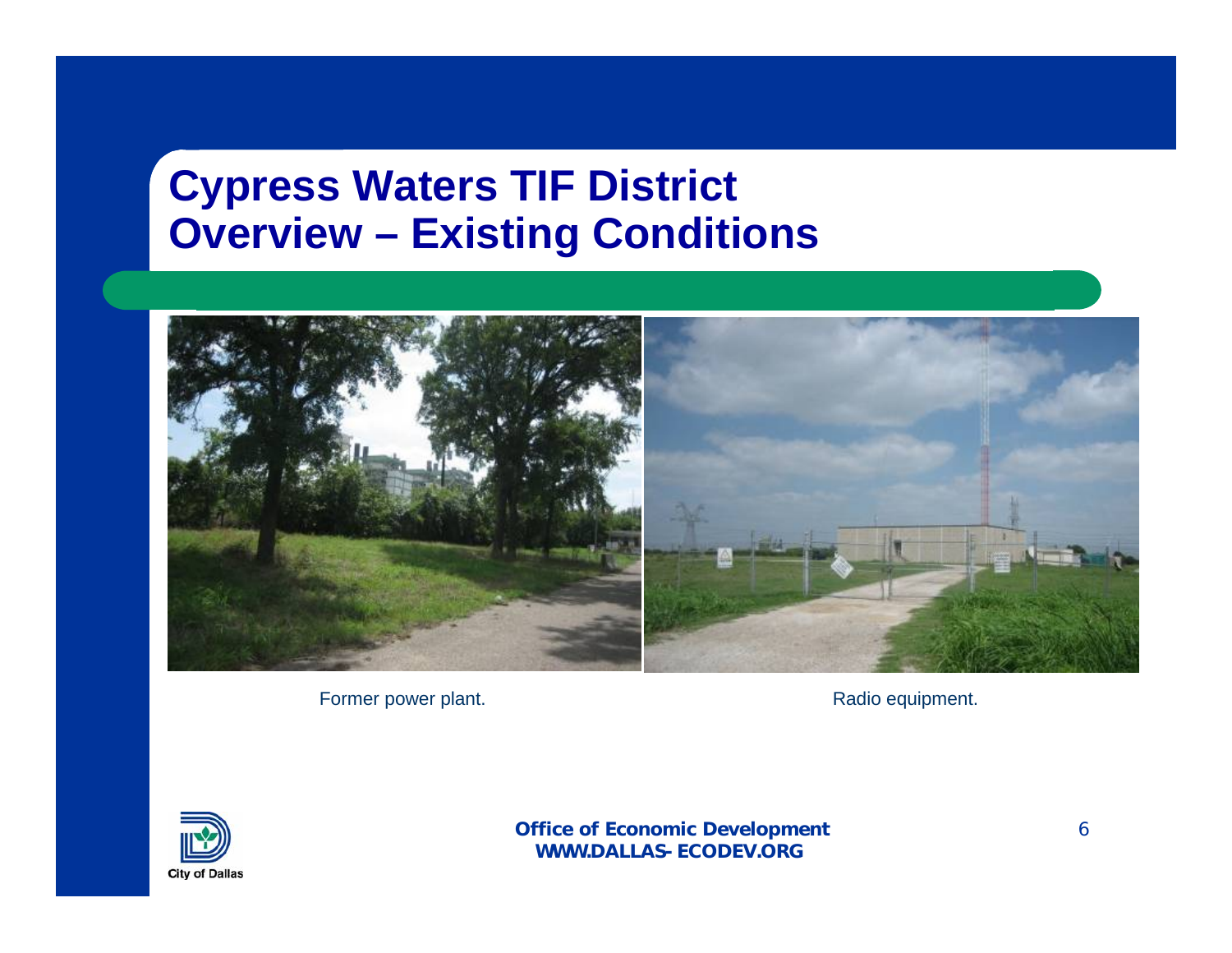#### **Cypress Waters TIF District Overview – Background**

- Provisions of the Cypress Waters TIF District were negotiated to follow these guidelines:
	- The district has a significant minimum project commitment (approximately \$2.6 billion in added value).
	- $\triangleright$  The project will create new multi-family and single-family neighborhoods as well as commercial and retail areas. It will follow a Traditional Neighborhood Development planning system.
	- $\triangleright$  The developer will maintain extensive, publicly accessible green space on the site along the lake edge and along power line easements in addition to multiple parks, hike and bike trails, and pedestrian connections throughout the site.





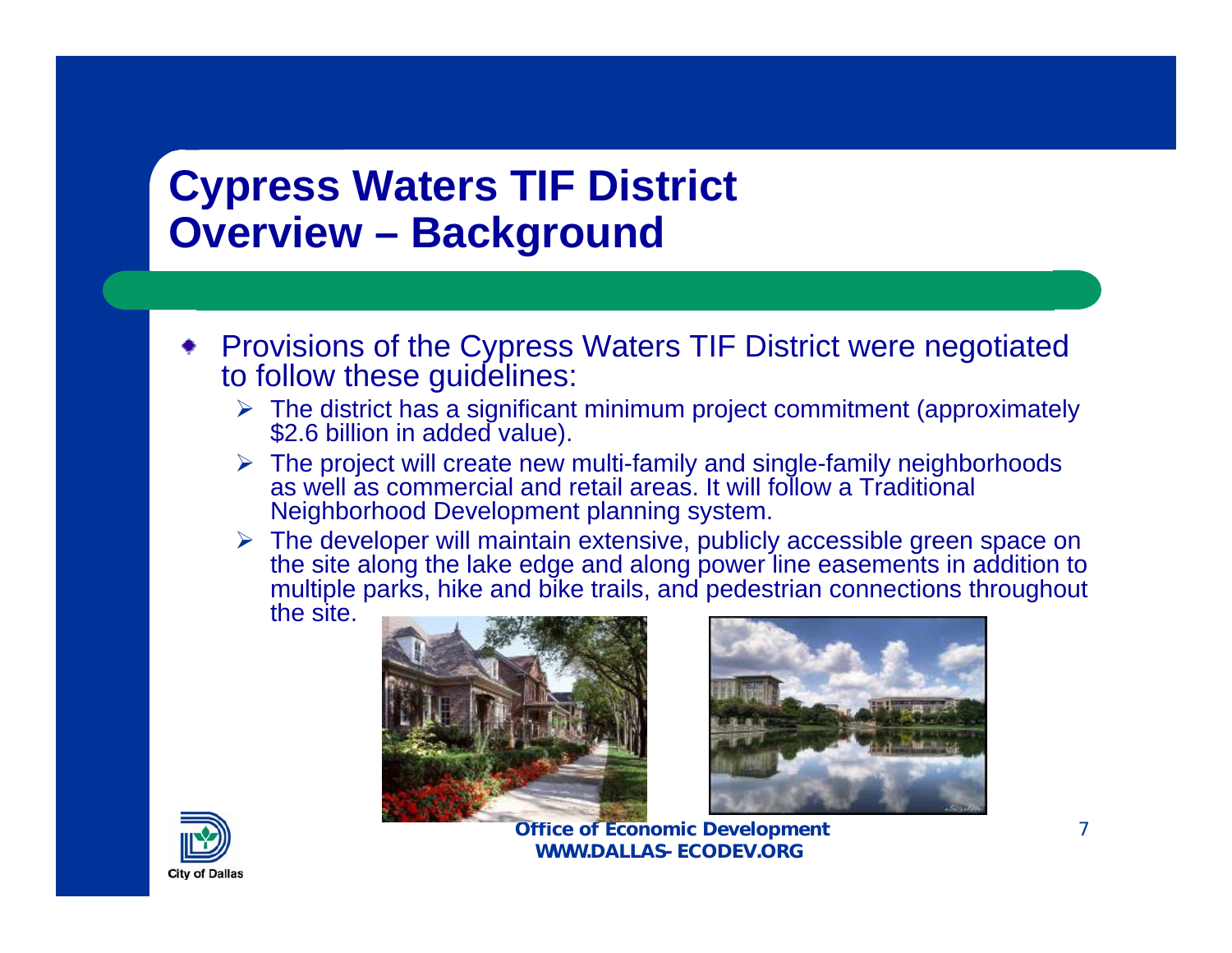### **Cypress Waters TIF District Overview – MMD**

- On February 9, 2009, Council supported and consented to the State's creation of the Cypress Waters Municipal Management District.
- On June 19, 2009, the Cypress Waters MMD was created by the State of Texas.
- MMDs are self-governed, political subdivisions of the State of Texas. With the approval of a majority of the eligible voters in the district, they have the power to levy taxes and assessments to property owners in the district. In addition, MMDs can supply additional services that are supplemental or complementary to regular municipal services.
- The MMD provides another financing tool, in addition to the proposed TIF district, to enhance redevelopment in the Cypress Waters area.

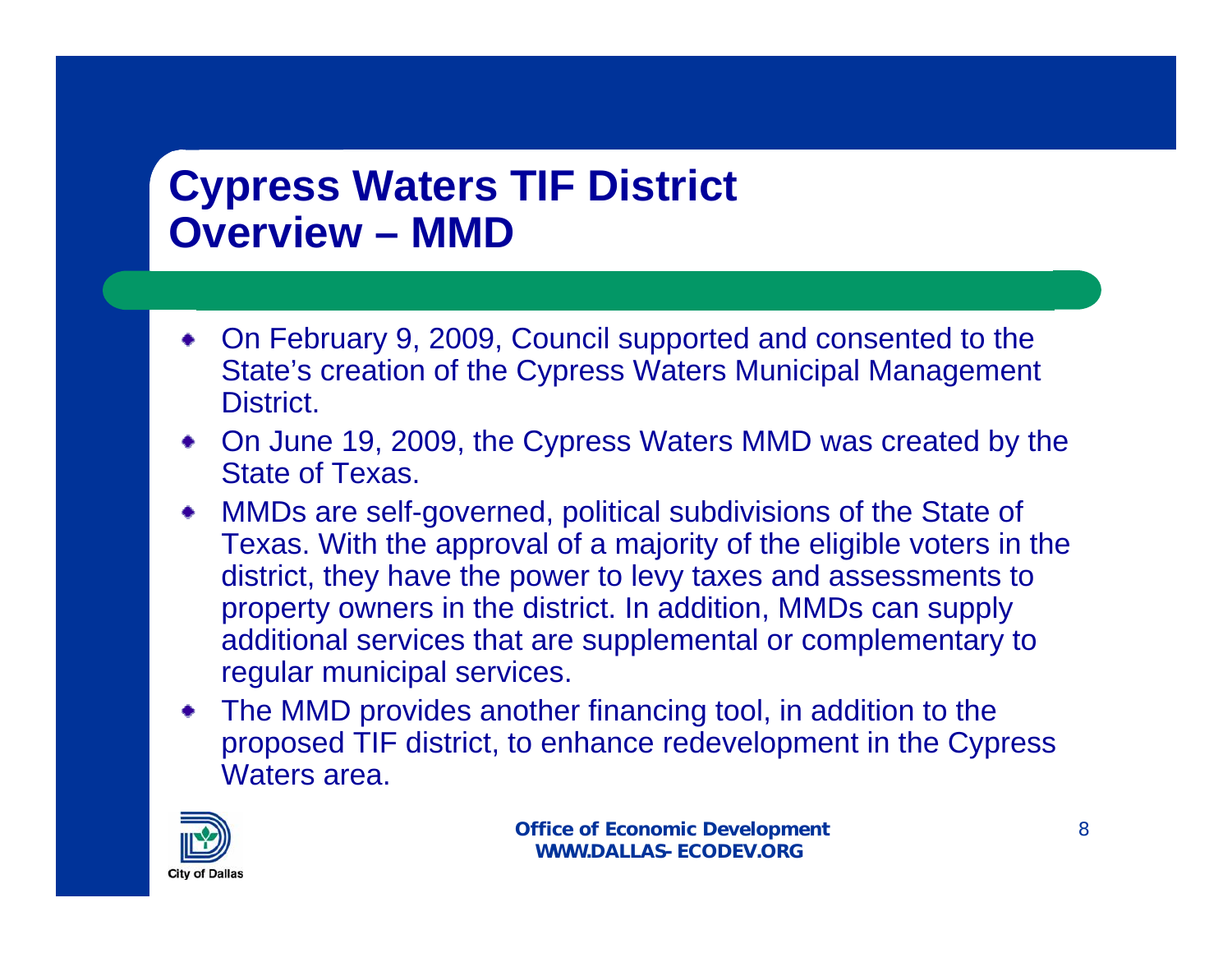#### **Cypress Waters TIF District Overview – TIF Final Plan Goals**

- **Goal 1**  To create additional taxable value attributed to new private investment in projects in the Cypress Waters TIF District totaling approximately **\$2.2 billion over 30-year life** of the TIF district.
- **Goal 2**  To attract new private development adding approximately **10,000 new**  ۰ **residential units, 4 million square feet of commercial space, and an estimated 150,000 square feet of pedestrian-oriented retail space,** all of which are estimated to create an estimated **9,000 on-site jobs**.
- **Goal 3**  To improve ridership on DART via the planned expansion along the Cotton Belt Line.
- **Goal 4**  To improve recreational opportunities for the community and the future residents within the TIF district via extensive, publicly accessible green space on the site along the lake edge and along power line easements in addition to multiple parks, hike and bike trails, and pedestrian connections throughout the district. Additional open space may be available through the utilization of Coppell ISD land and as part of an MMD and/or TIF-funded public amenity center.

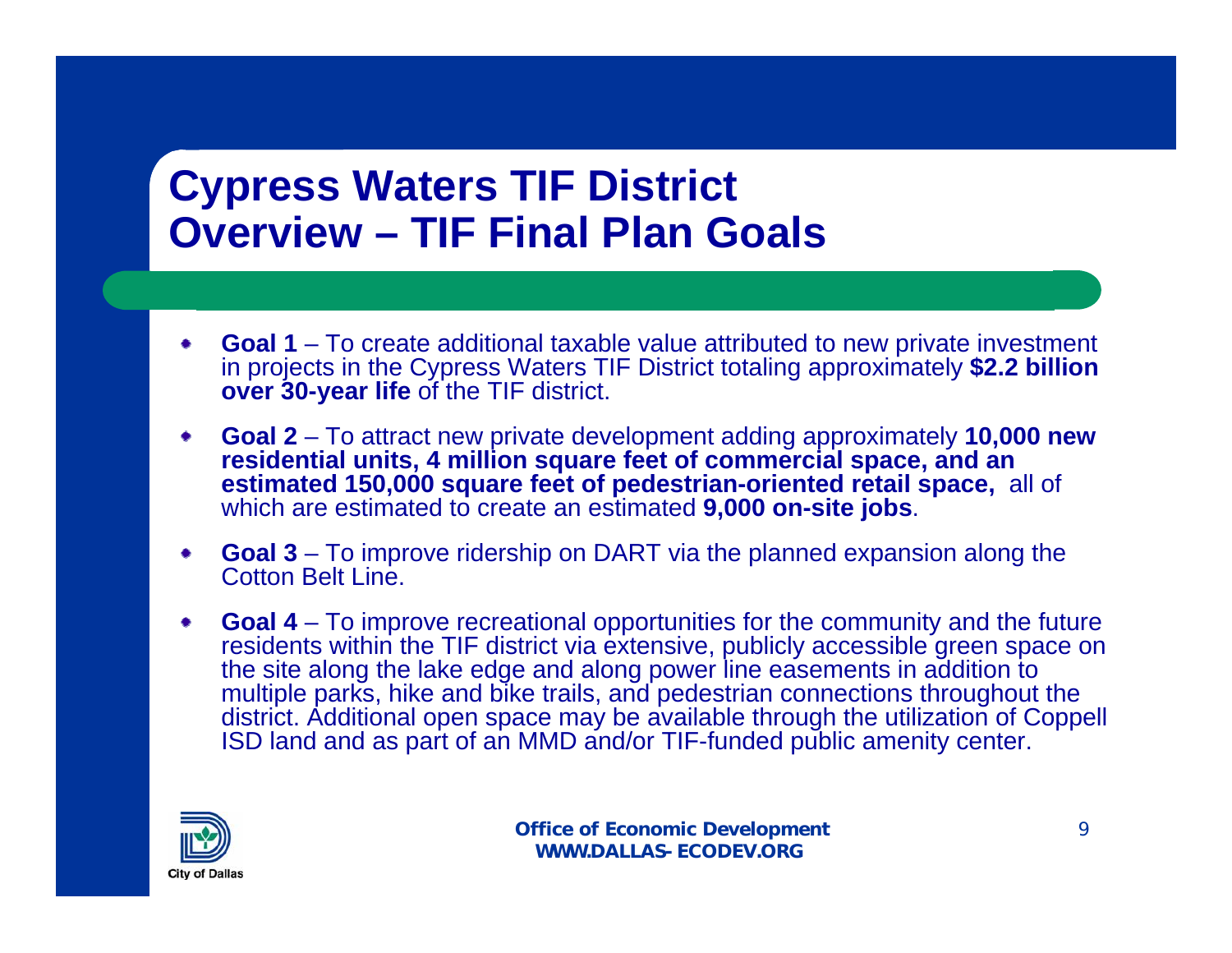#### **Cypress Waters TIF District Overview – Final Plan Goals (continued)**

- **Goal 5**  To create a model for exceptional development standards in terms of its complexity, scope, design, environmental sensitivity, and connectivity.
- **Goal 6**  To develop the property in a manner where fiscal impacts for the remainder of the City are limited and a development pattern is secured that is a net benefit to the City from a fiscal, land use and community standpoint.
- **Goal 7**  To generate an NPV of **\$65** million or approximately \$160 million in total ۰ dollars in TIF revenues over the 30-year life of the district.



**Office of Economic Development WWW.DALLAS-ECODEV.ORG**

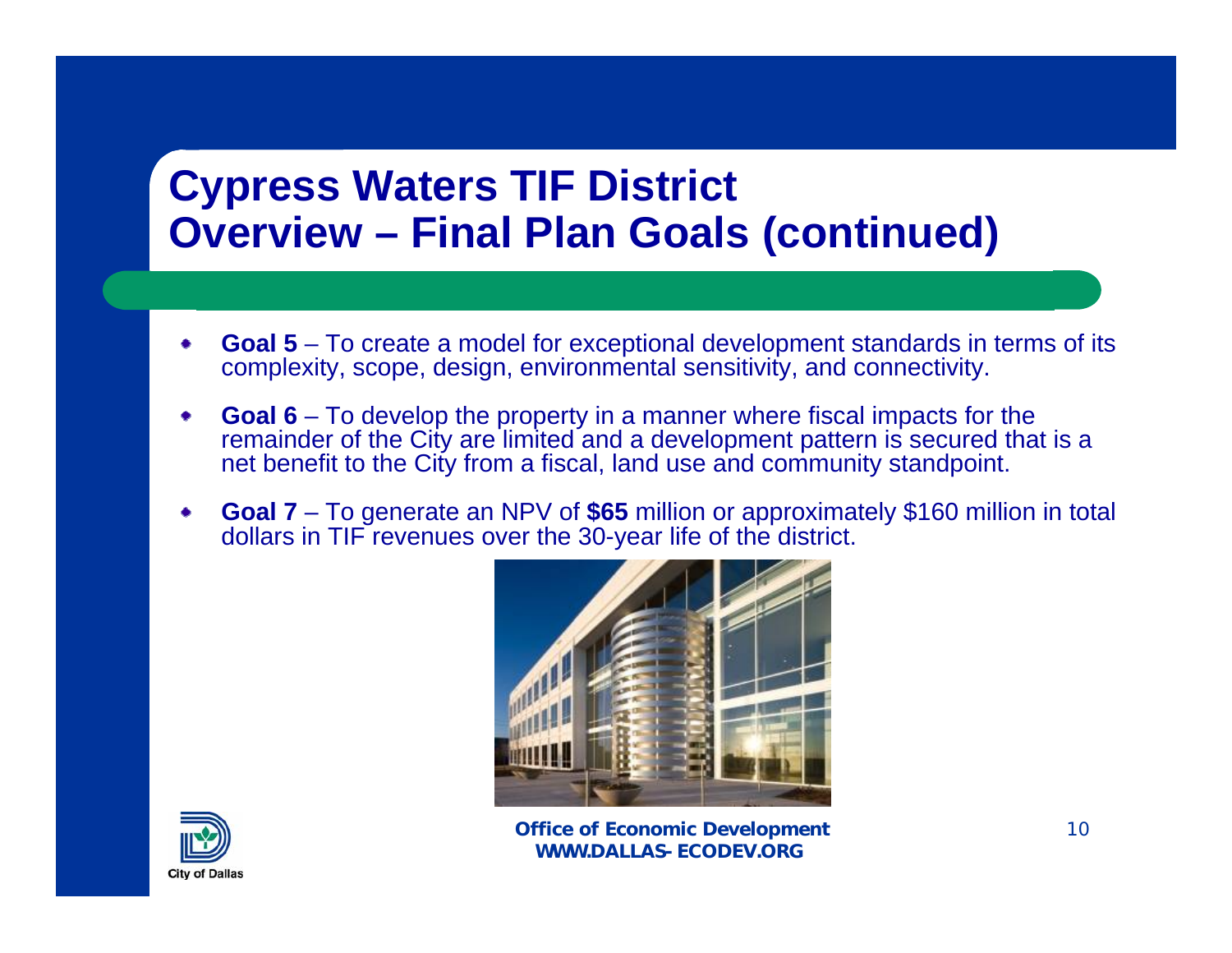### **Cypress Waters TIF District Overview – Financial Plan**

- The estimated **2010 base value** for the district is \$75,672 (land is all currently under agricultural exemption). It is anticipated to **grow to approximately \$2.6 billion** by 2040.
- City participation is expected to be 0% in the first year and then increase to 85%. It is anticipated that the district budget will be met in 24 years.
- **Dallas County** participation is anticipated at 0% for the first three years and **55%** for the next 20 years of the TIF district, starting in 2014.

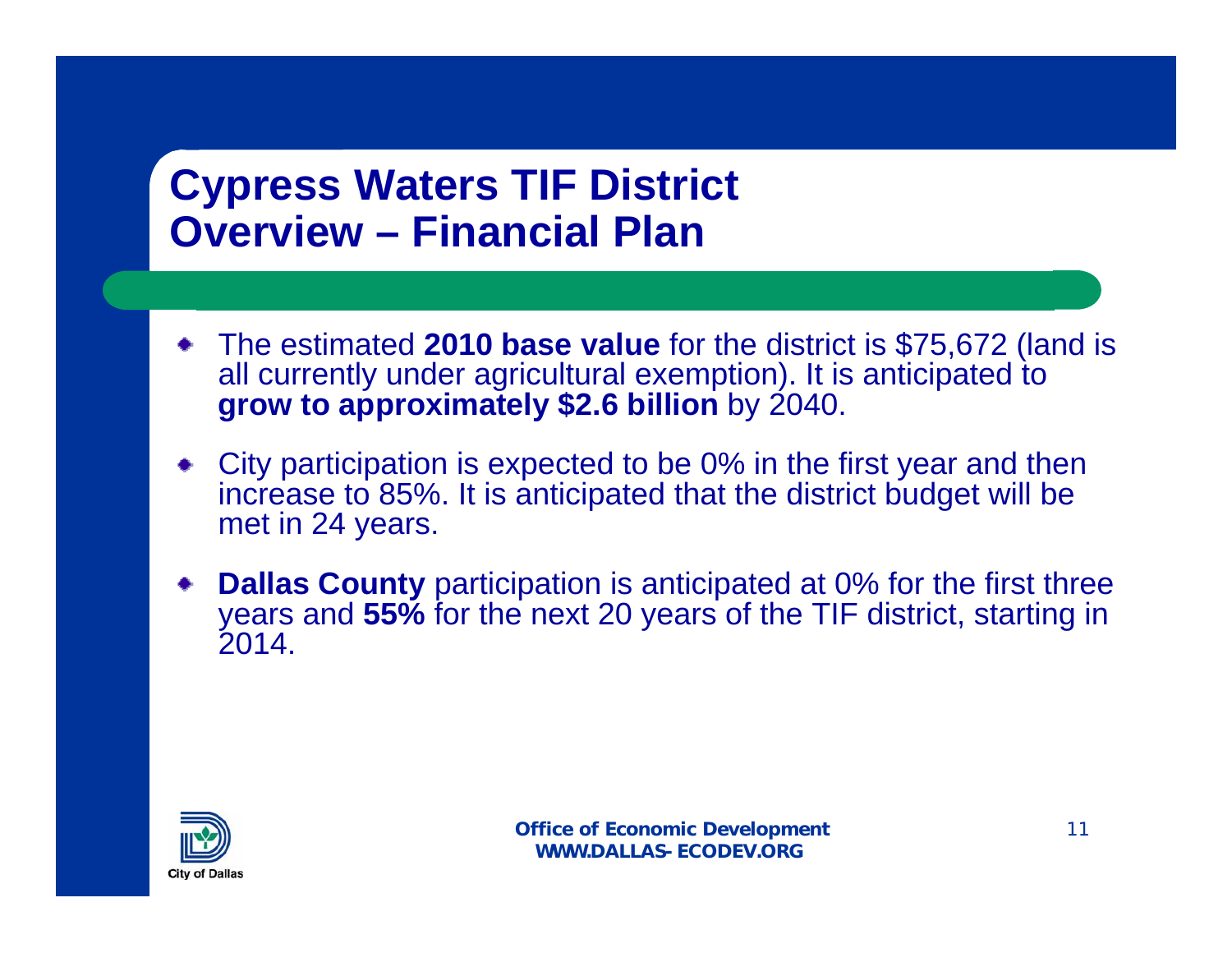## **Cypress Waters TIF District Overview – TIF Budget**

|                                    | <b>Total Estimated TIF</b><br><b>Expenditure</b> | <b>Estimated TIF</b><br><b>Expenditure</b> |
|------------------------------------|--------------------------------------------------|--------------------------------------------|
| <b>Category</b>                    | $(NPV - 2010$ Dollars)*                          | Total)**                                   |
| Infrastructure Improvements        | \$58,198,583                                     | \$146,736,338                              |
| <b>Public Safety Improvements</b>  | \$6,000,000                                      | \$11,313,895                               |
| Administrative & Implementation*** | \$1,500,000                                      | \$2,065,585                                |
| <b>Total Project Costs</b>         | \$65,698,583                                     | \$160,115,818                              |

\* All values discounted to 2010 dollars at 5% annually. Total dollar expenditure value will depend on timing of project cost.

\*\* All values are estimated based on annual TIF project costs and debt service schedules. These values depend on timing of projects and will fluctuate. An interest rate of 5% is used throughout the TIF term.

\*\*\*Admin is calculated at \$60,000 per active year, in 2010 dollars. Estimated total admin is inflated at 3% per year

Note: in addition, DWU may agree to fund up to 30% of TIF-eligible water and sewer improvements.

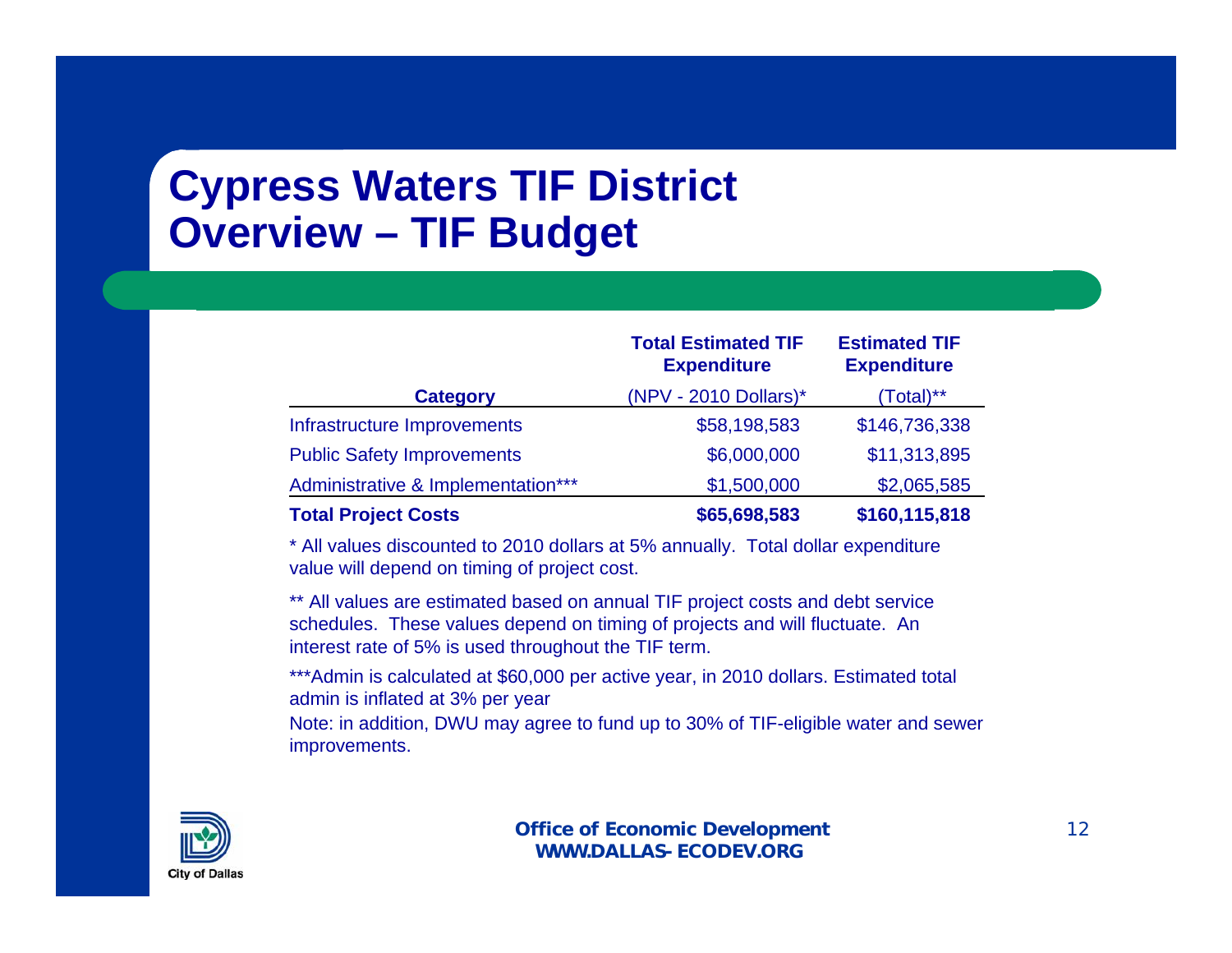## **Cypress Waters TIF District Development Plan**

- 10,000 new residential units
- 4,000,000 square feet of commercial space
- 150,000 square feet of pedestrian-oriented retail space
- **\*** Traditional Neighborhood Development (TND)
- **Proposed transit station on** northwest side of the development
- Anticipated additional taxable value is \$2.6 billion



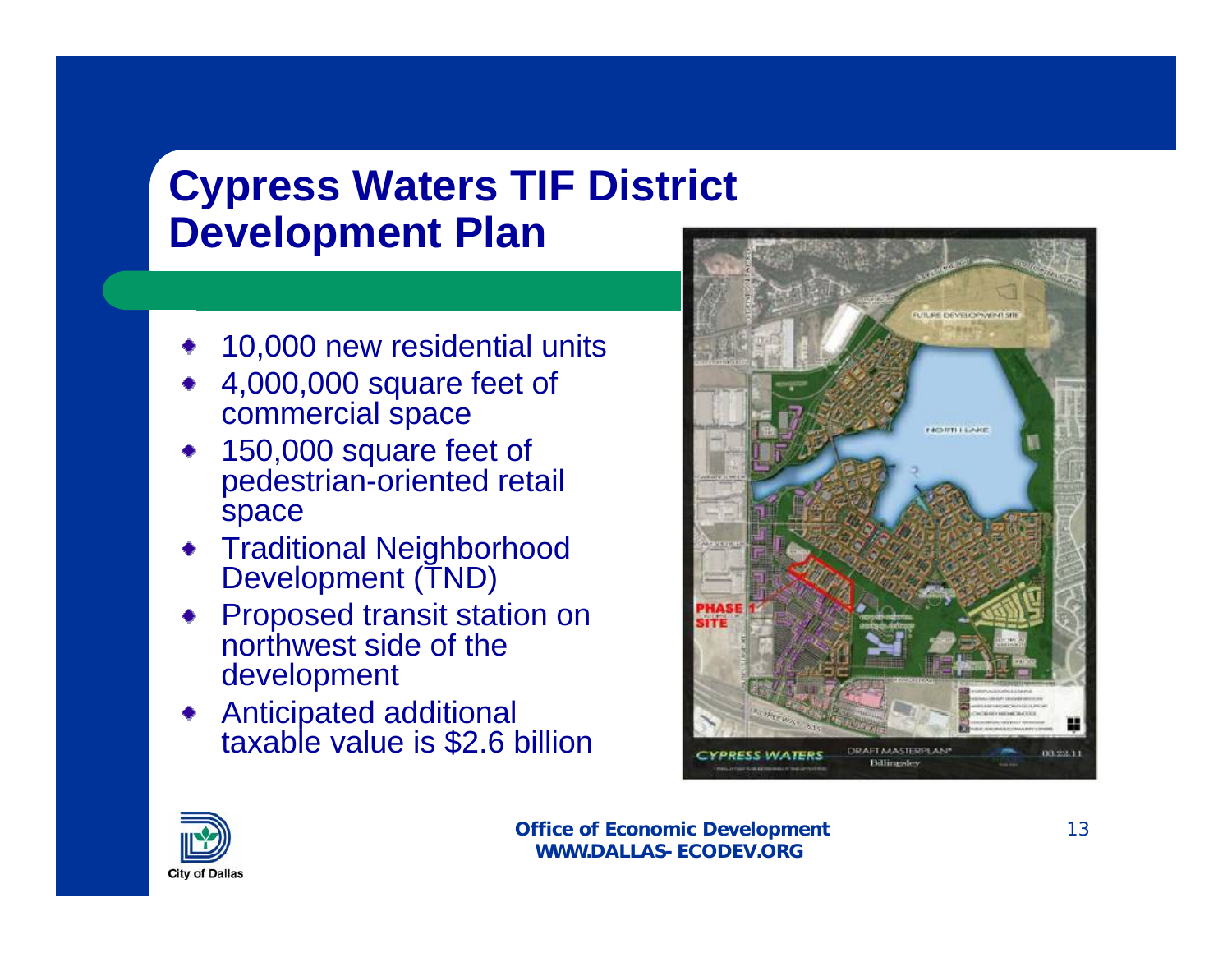#### **Cypress Waters TIF District Phase I Project – Existing Conditions**



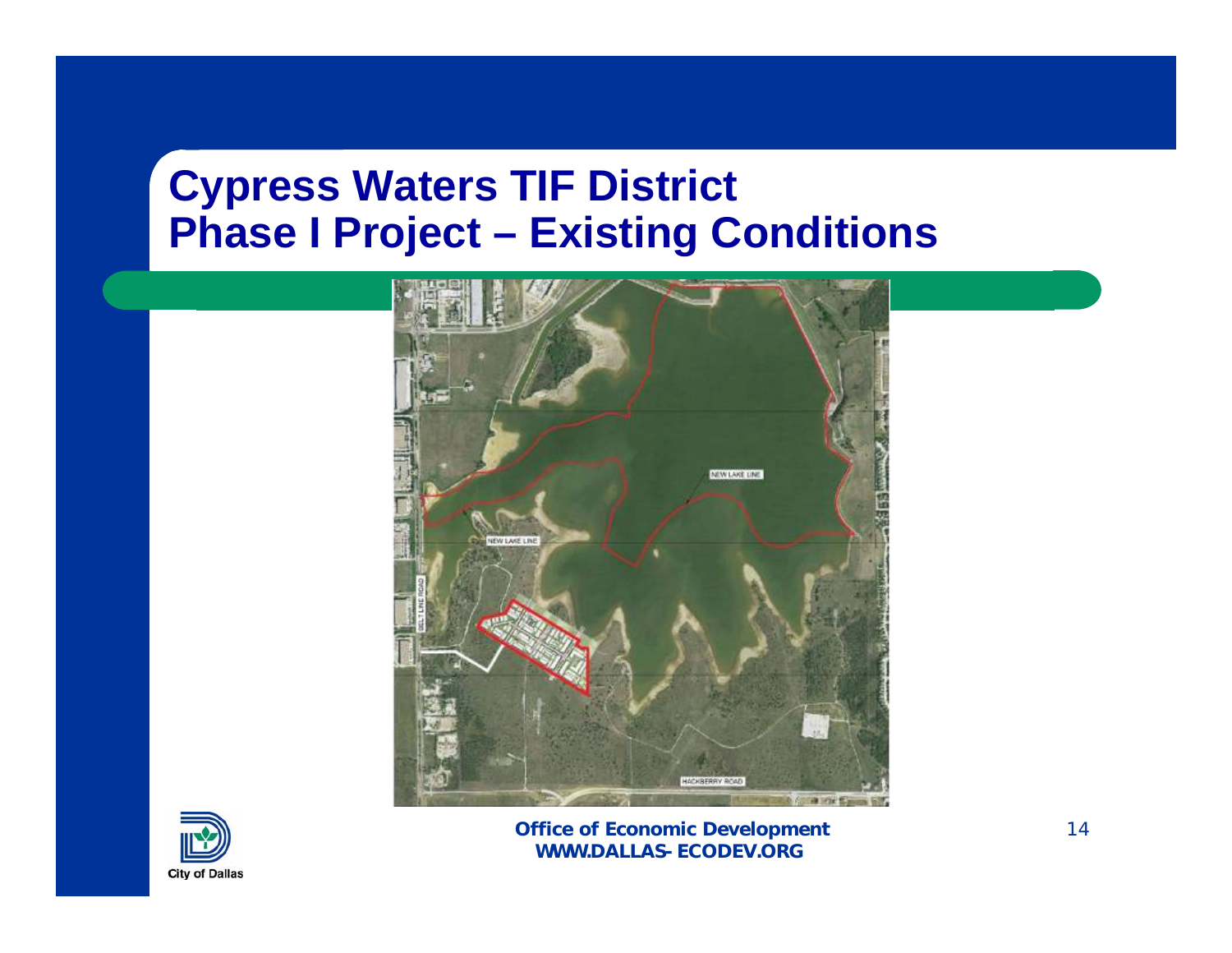#### **Cypress Waters TIF District Phase I Project Details**

- Master planned rental community using Traditional Neighborhood Development design
- Approximately 675 units in 3 and 4 story buildings (584,004 square feet)



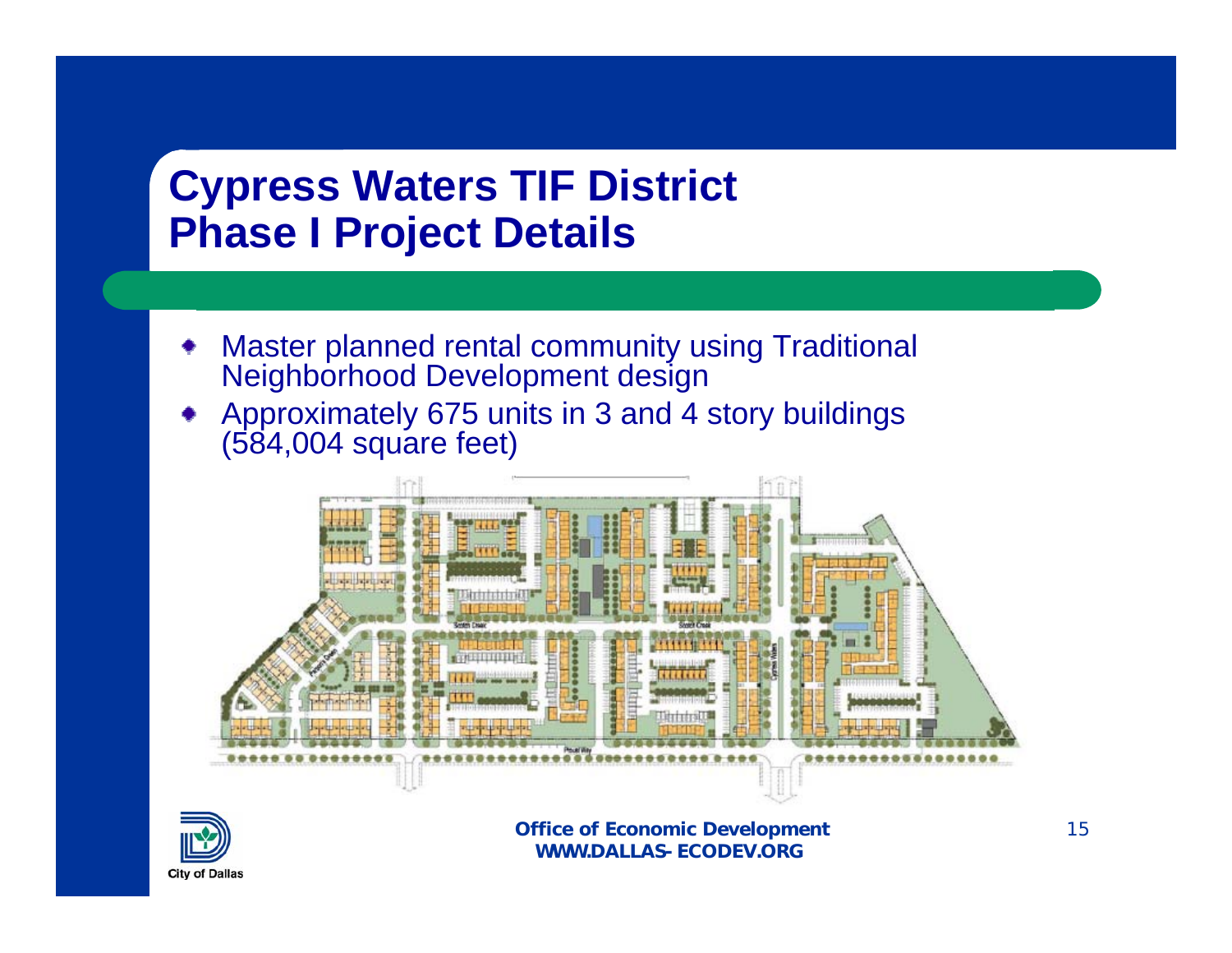## **Cypress Waters TIF District Phase I Project Details**

- Approximately 675 multifamily units
- Temporary facilities to house police and fire services
- Publicly accessible green space
- \$78 million total investment
- Water, sewer, roadway improvements
- Concealed and controlled parking: on street, tuck under, garage, podium, and surface
- Buildings frame streets and unit doors open to street.







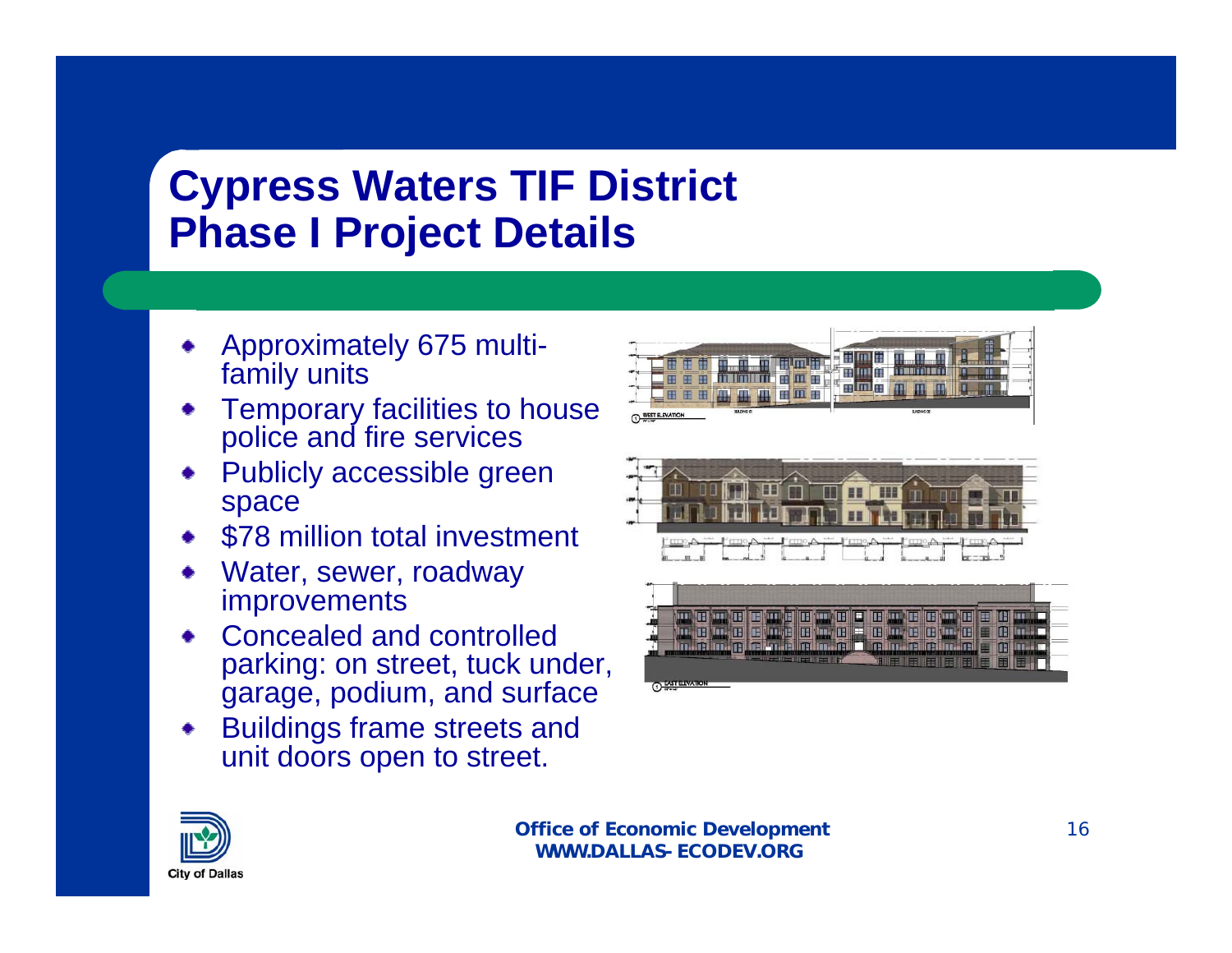#### **Cypress Waters TIF District Phase I TIF Improvements**

Proposed TIF-funded (red) and privately funded (blue) roadways:



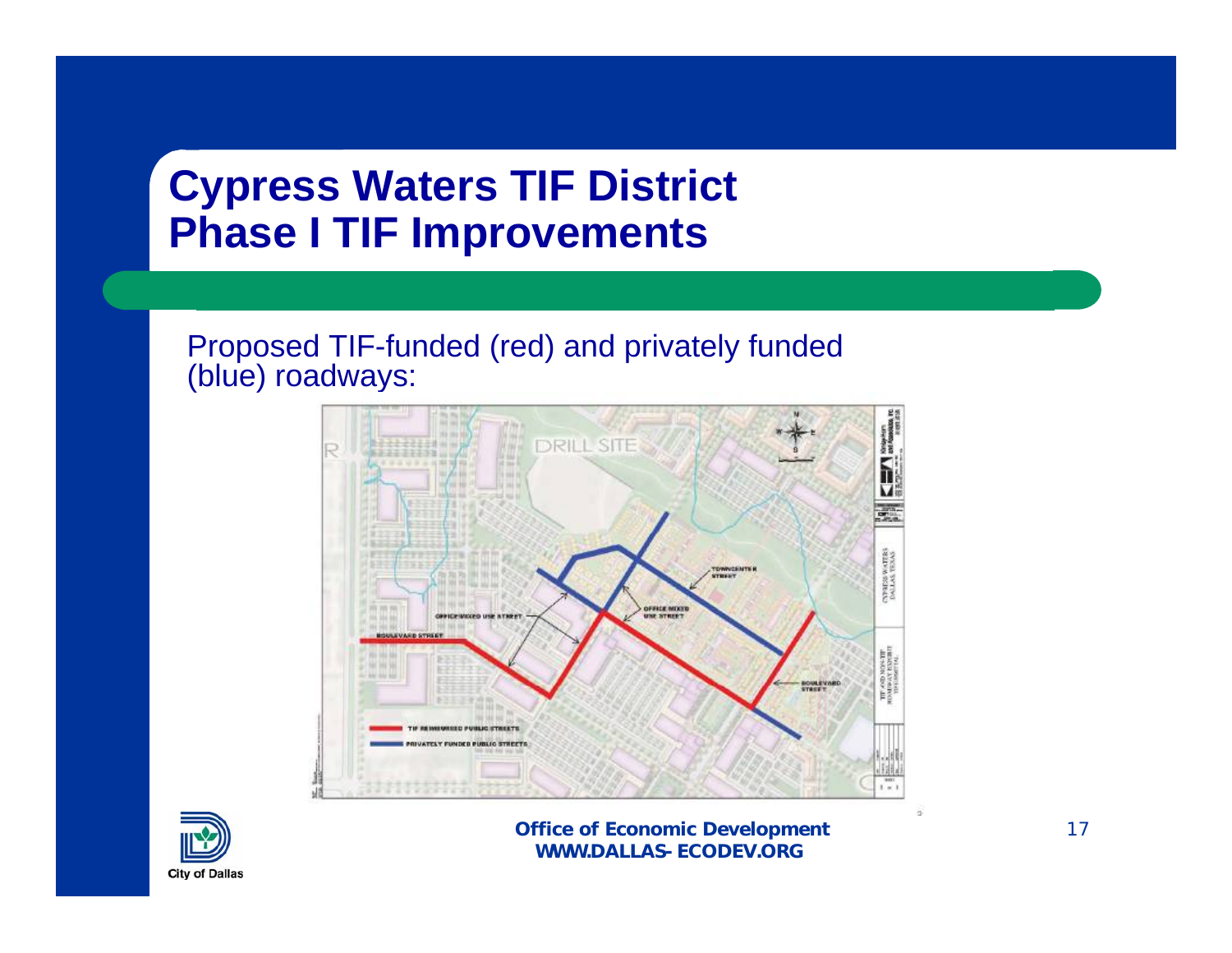#### **Cypress Waters TIF District Phase I TIF Improvements**

#### TIF-funded water and sewer:



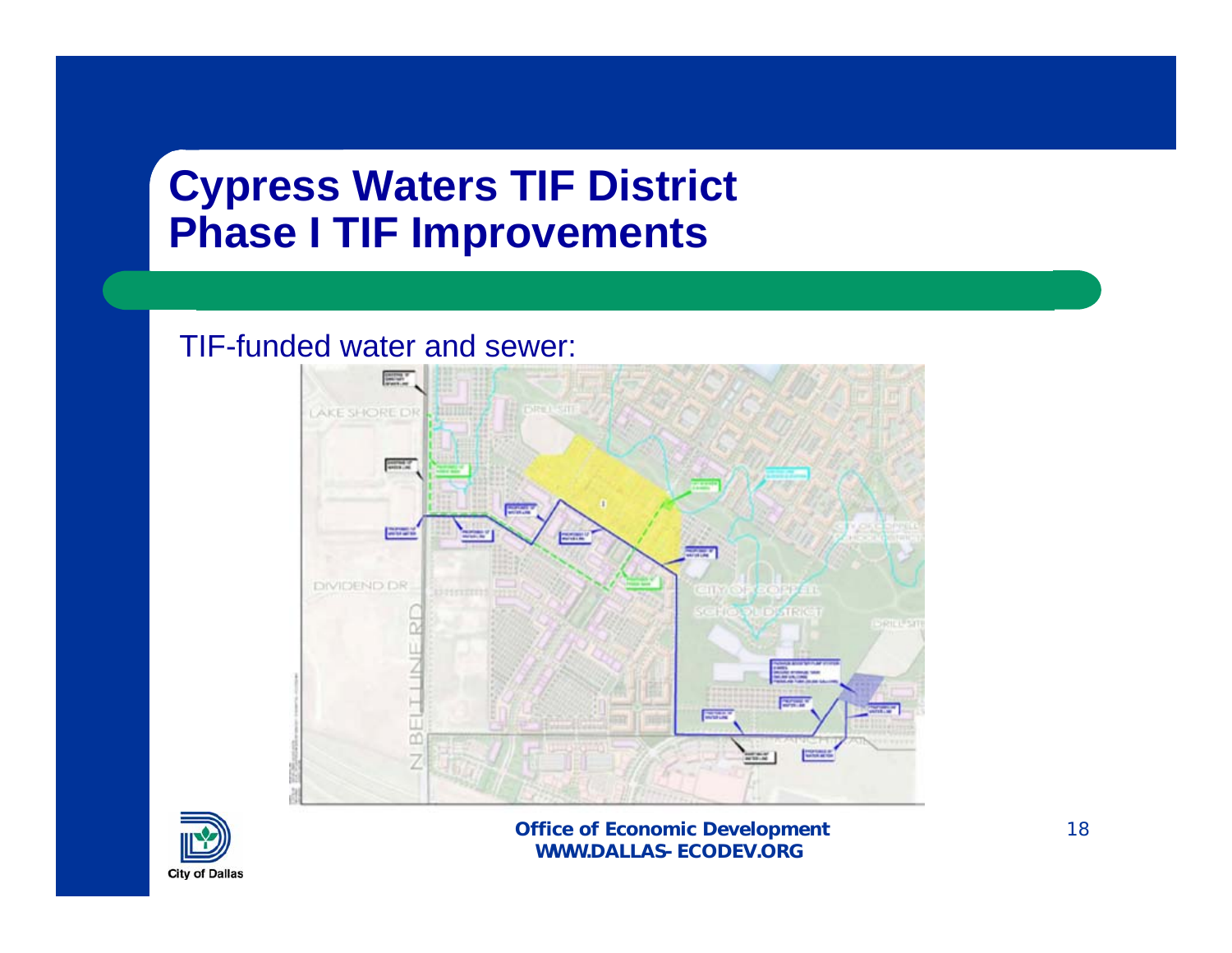### **Cypress Waters TIF District Phase I TIF Improvements**

#### TIF project budget:

| <b>Description</b>                                                                                                                                                                                              | <b>TIF Amount</b> |  |  |  |  |
|-----------------------------------------------------------------------------------------------------------------------------------------------------------------------------------------------------------------|-------------------|--|--|--|--|
| <b>Public Infrastructure</b>                                                                                                                                                                                    |                   |  |  |  |  |
| <b>Water transmission improvements</b>                                                                                                                                                                          | \$2,930,200       |  |  |  |  |
| <b>Sewer transmission improvements</b>                                                                                                                                                                          | \$1,543,360       |  |  |  |  |
| <b>Primary roadway improvements</b>                                                                                                                                                                             | \$5,283,707       |  |  |  |  |
| Total                                                                                                                                                                                                           | \$9,757,267       |  |  |  |  |
| Note: reimbursements may be moved between categories as<br>long as the total TIF expenditure does not exceed \$9,757,267.<br>Note: All amounts are based on 2011 cost estimates and do<br>not reflect interest. |                   |  |  |  |  |

\*See appendix for total project budget, funding sources, etc. A portion of current TIF-funded improvements will serve additional phases, up to 1,500 units total.

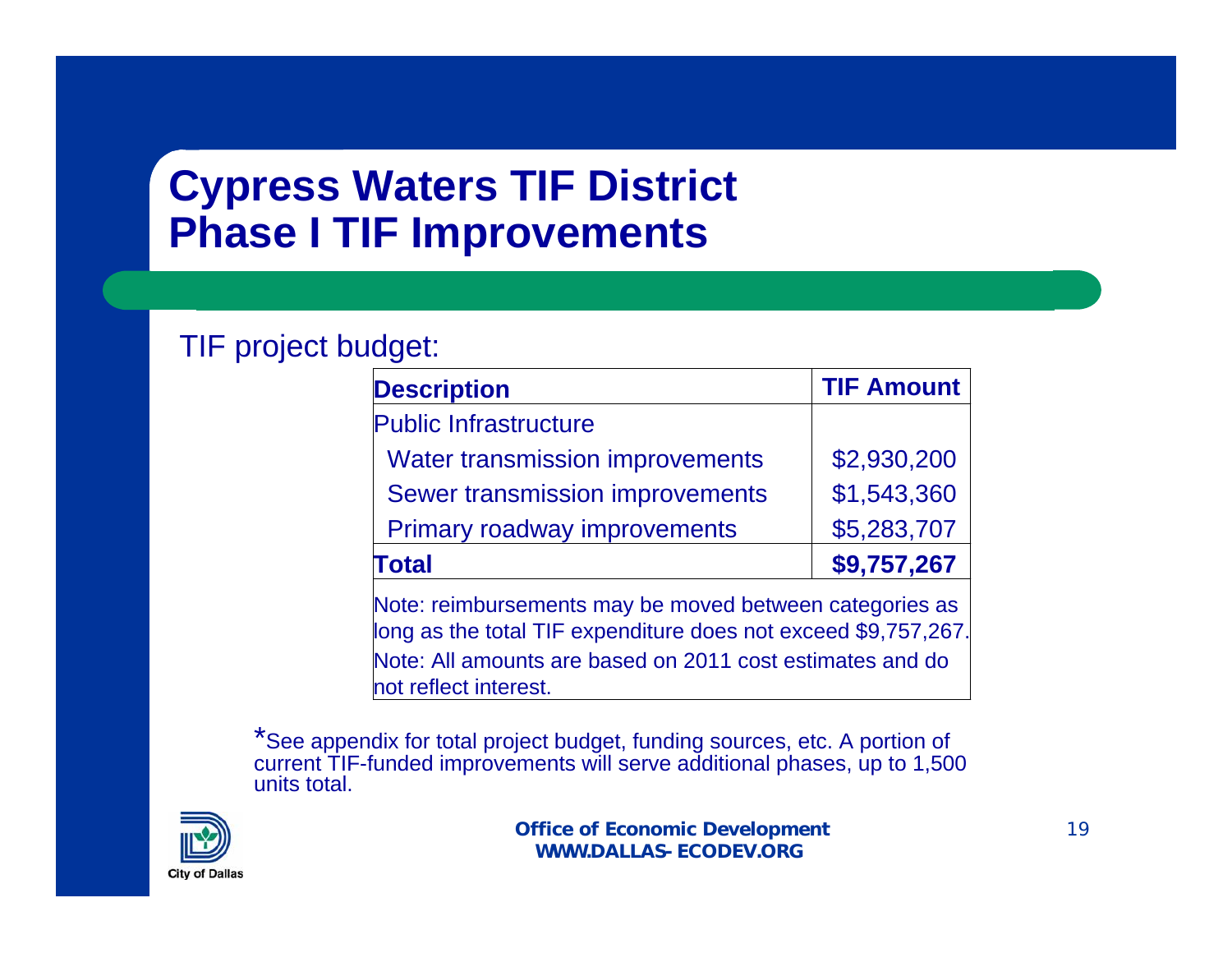### **Cypress Waters TIF District Phase I Project Required Elements**

#### Required elements:

- Minimum of 495,000 square feet of residential space
- Temporary facilities to house police and fire services
- Publicly accessible green space
- Minimum of \$45 million in private investment
- Water, sewer, and roadway improvements to fully support the first phase and, additionally, to partially support up to 1,500 units total.







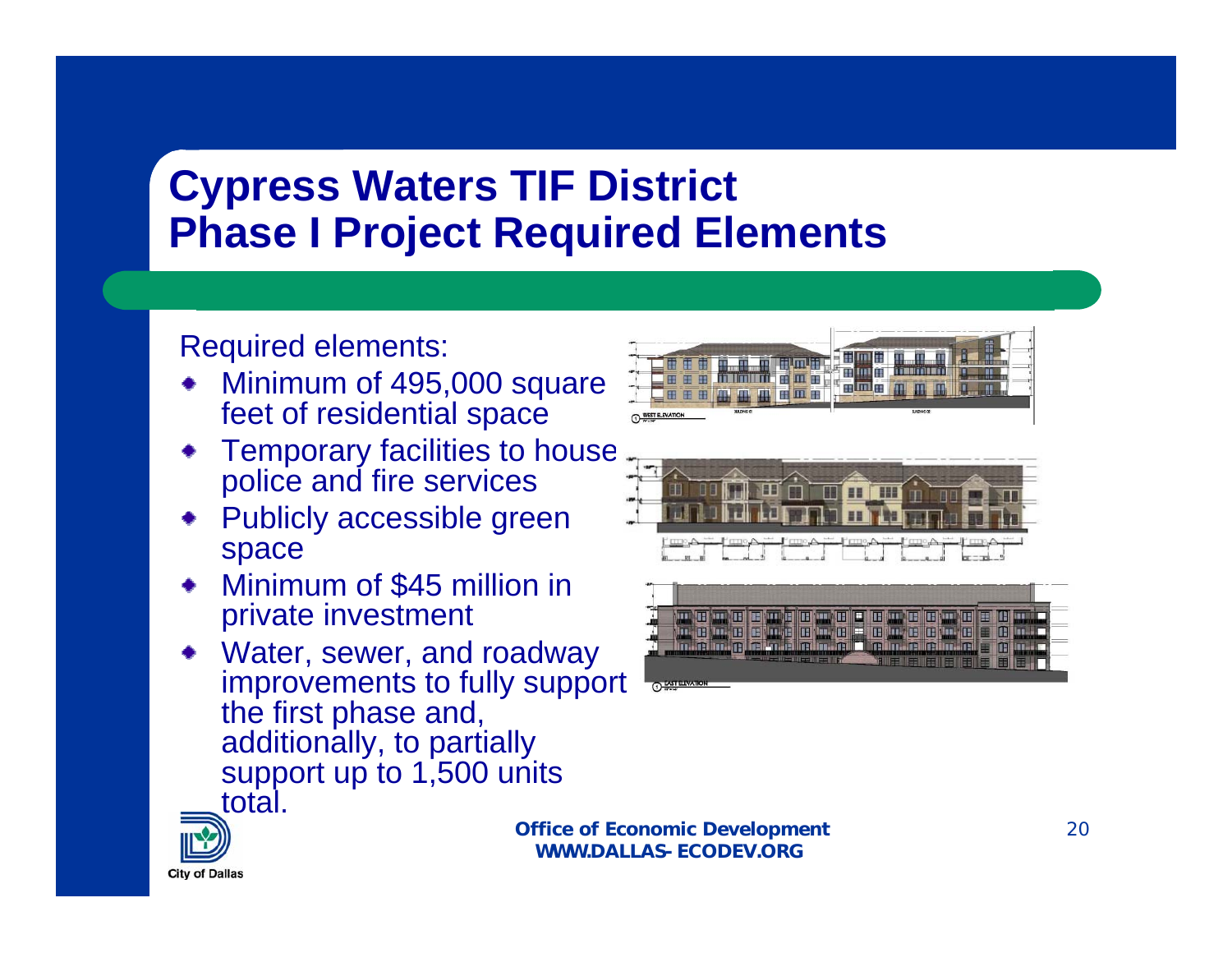### **Cypress Waters TIF District Phase I Project Required Elements**

#### Required dates:

- Obtain a building permit for the construction of the project by June 30, 2012.
- Obtain a final certificate of acceptance issued by the City's Department of Public Works and Transportation for the public improvements by December 31, 2014.
- Complete construction and obtain a final certificate of occupancy (CO) for the project by December 31, 2014.
- Execute an operating and maintenance agreement for all non-standard public



**Office of Economic Development WWW.DALLAS-ECODEV.ORG**



**City of Dallas**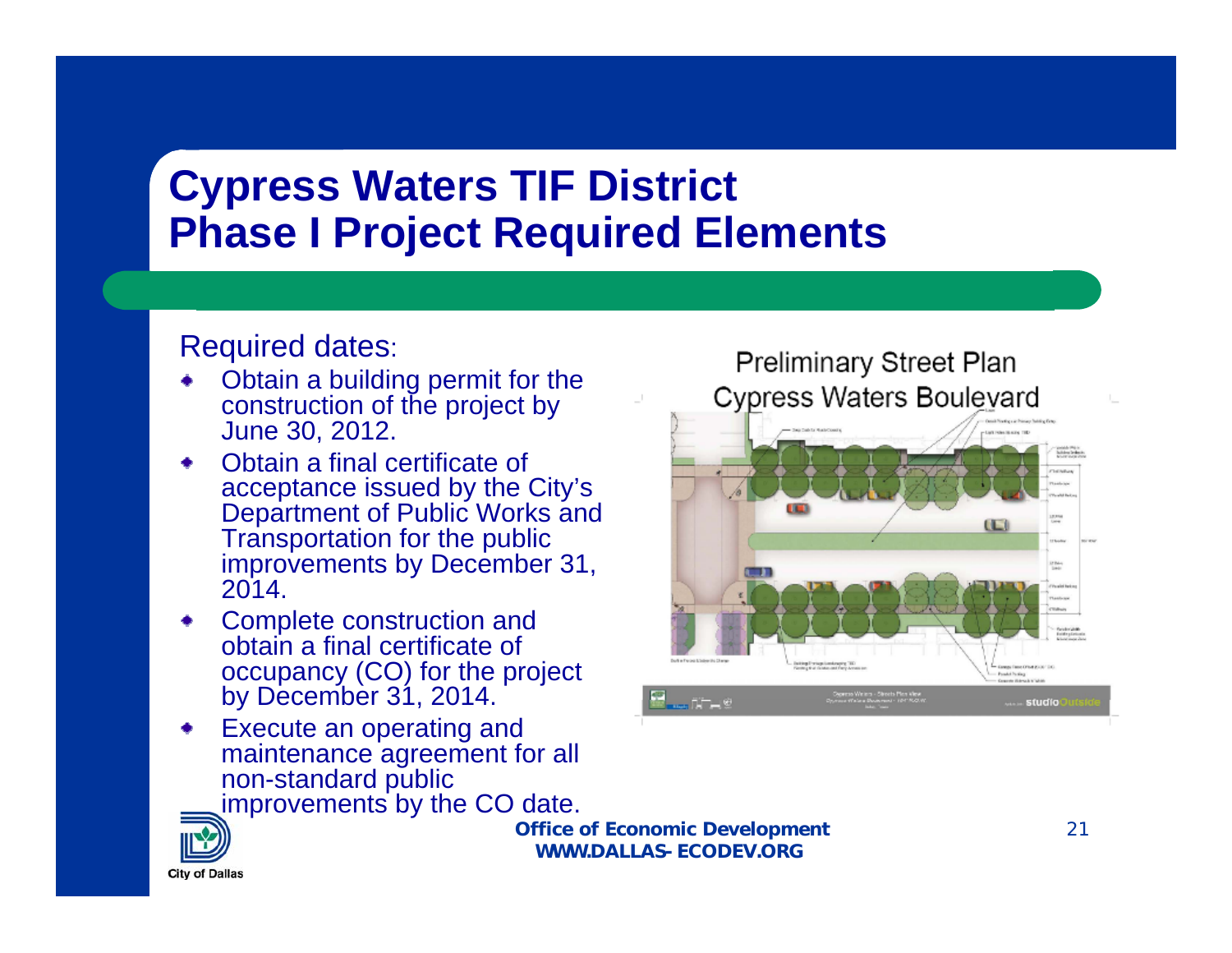#### **Cypress Waters TIF District Design Concepts**





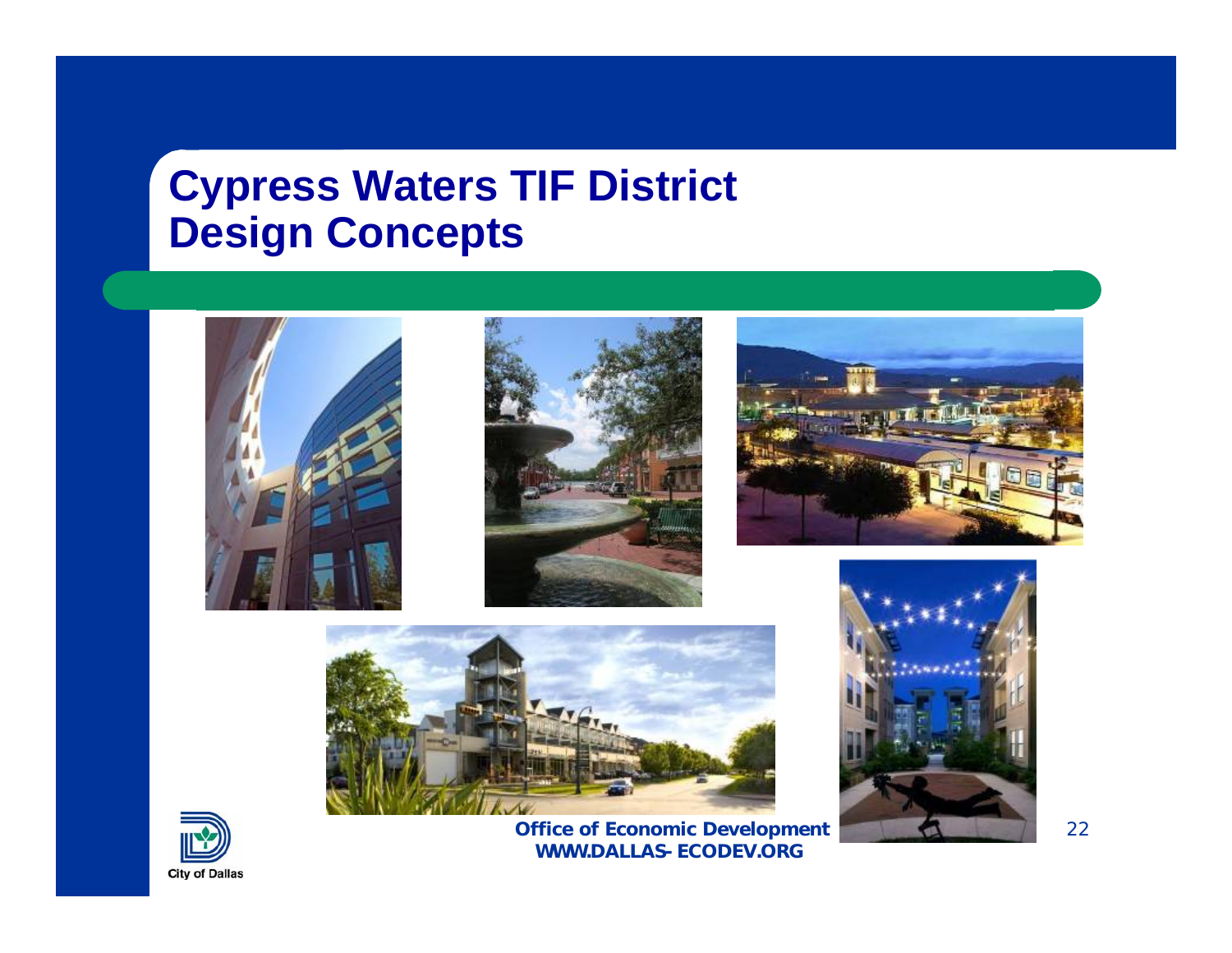## **Conclusion & Next Steps**

- Staff recommends approval of the final plan for the Cypress Waters TIF District, the grant program, and TIF funding for Cypress Waters Phase I.
- Council consideration on June 8, 2011

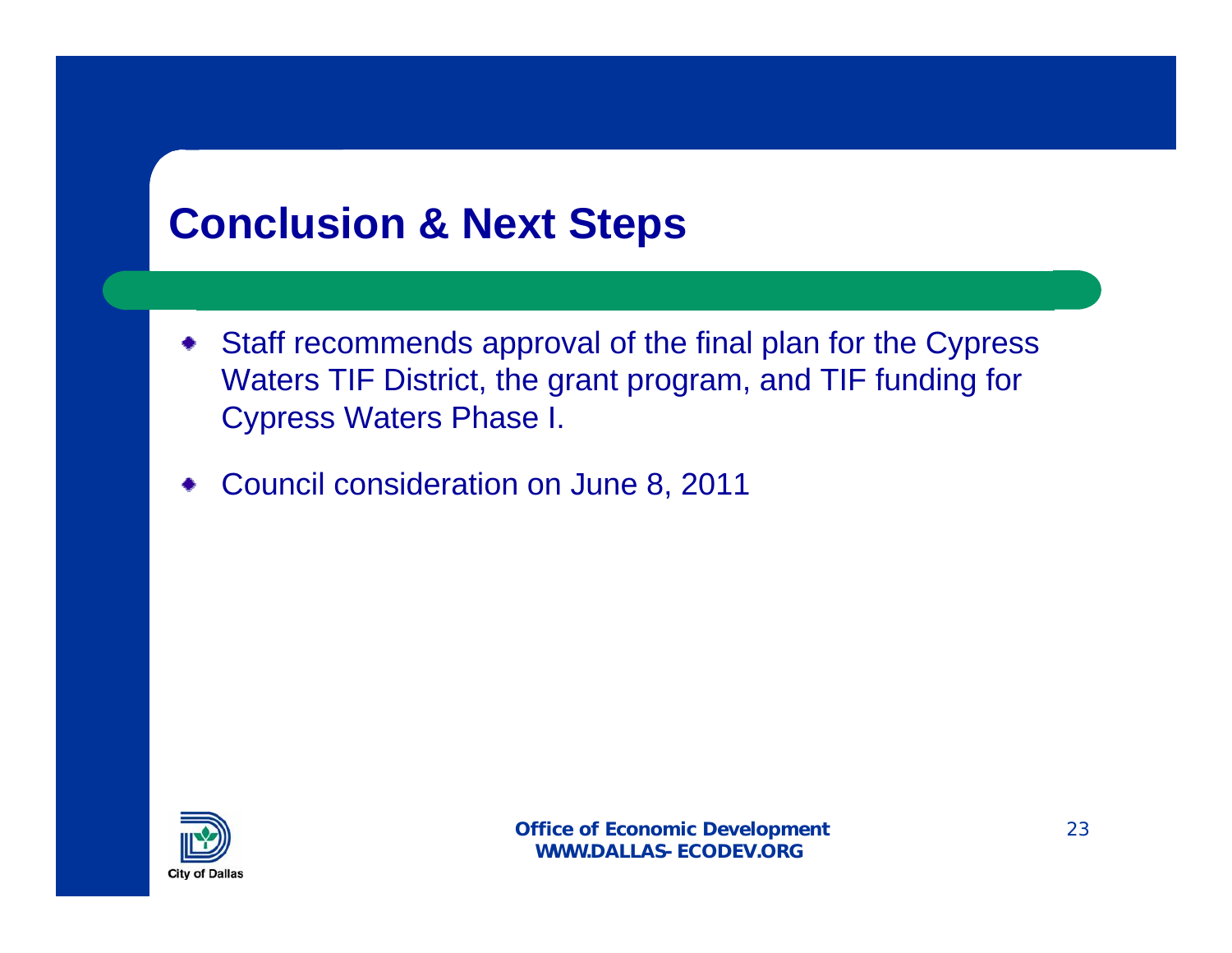# **Appendix**

#### District information:

- Financial information
- Projected development schedule
- Increment chart
- Phase I
	- Sources and uses
	- Additional information

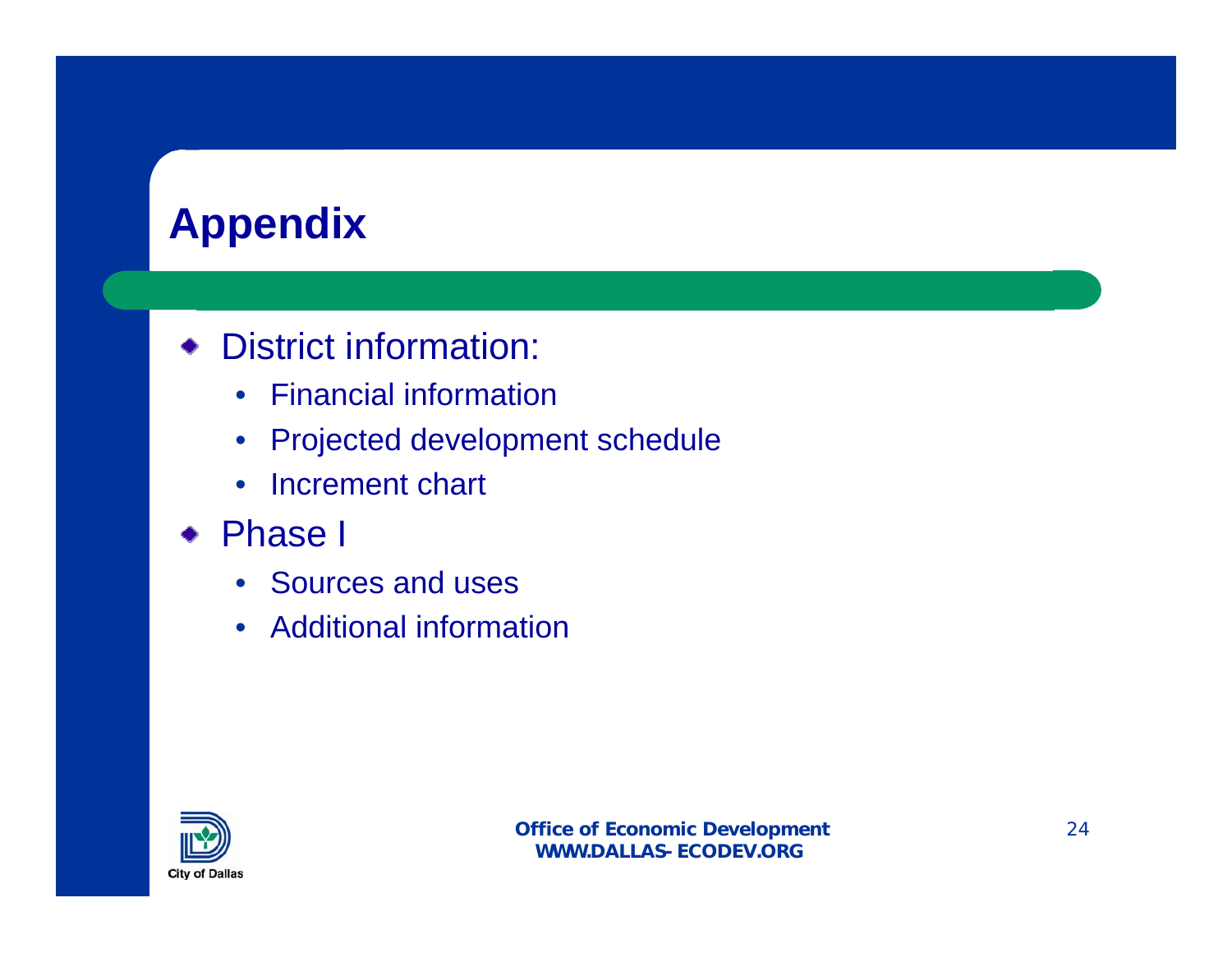#### **Cypress Waters TIF District Appendix: TIF Increment Chart**

| PROJECTED TIF INCREMENT SCHEDULE |                 |                    |                    |        |                     |        |                      |                     |                     |                     |                     |                  |
|----------------------------------|-----------------|--------------------|--------------------|--------|---------------------|--------|----------------------|---------------------|---------------------|---------------------|---------------------|------------------|
|                                  |                 |                    | <b>Anticipated</b> | Part'n | <b>TIF</b>          | Part'n | TIF                  | TIF                 | TIF                 | <b>TIF</b>          | <b>Total</b>        | <b>TOTAL TIF</b> |
|                                  | <b>Tax Year</b> | Property           | <b>Captured</b>    | Rate   | <b>Contribution</b> | Rate   | <b>Contribution</b>  | <b>Contribution</b> | <b>Contribution</b> | <b>Contribution</b> | <b>TIF</b>          | 2009 NPV @       |
|                                  |                 | <b>Value Total</b> | Value              | City   | City*               | County | <b>Dallas County</b> | <b>School</b>       | <b>DCCCD</b>        | <b>DCHD</b>         | <b>Contribution</b> | 5.00%            |
| <b>Base</b>                      | 2010            | \$75,672           | \$0                |        | \$0                 |        | \$0                  |                     |                     |                     | \$0                 |                  |
| -1                               | 2011            | \$75,672           | \$0                | 0.00%  | \$0                 | 0.00%  | \$0                  | \$0                 | \$0                 | \$0                 | \$0                 | \$0              |
| $\overline{2}$                   | 2012            | \$75,672           | \$0                | 85.00% | \$0                 | 0.00%  | \$0                  | \$0                 | \$0                 | \$0                 | \$0                 | \$0              |
| $\overline{\mathbf{3}}$          | 2013            | \$75,672           | \$0                | 85.00% | \$0                 | 0.00%  | \$0                  | \$0                 | \$0                 | \$0                 | \$0                 | \$0              |
|                                  | 2014            | \$69,890,107       | \$69,814,435       | 85.00% | \$720,233           | 55.00% | \$147,996            | \$0                 | \$0                 | \$0                 | \$868.229           | \$680,280        |
| 5                                | 2015            | \$98,747,605       | \$98,671,933       | 85.00% | \$755,585           | 55.00% | \$155,260            | \$0                 | \$0                 | \$0                 | \$910,845           | \$1,359,967      |
| 6                                | 2016            | \$154,867,048      | \$154,791,376      | 85.00% | \$1,304,064         | 55.00% | \$267,964            | \$0                 | \$0                 | \$0                 | \$1,572,028         | \$2,477,178      |
|                                  | 2017            | \$187,577,926      | \$187.502.254      | 85.00% | \$1,376,893         | 55.00% | \$282.929            | \$0                 | \$0                 | \$0                 | \$1,659,823         | \$3,600.611      |
| 8                                | 2018            | \$304,482,272      | \$304,406,600      | 85.00% | \$2,501,639         | 55.00% | \$514,046            | \$0                 | \$0                 | \$0                 | \$3,015,685         | \$5,544,549      |
| 9                                | 2019            | \$338,162,421      | \$338,086,749      | 85.00% | \$2,388,436         | 55.00% | \$490,785            | \$0                 | \$0                 | \$0                 | \$2,879,221         | \$7,312.141      |
| 10                               | 2020            | \$469,349,167      | \$469,273,495      | 85.00% | \$3,676,371         | 55.00% | \$755,435            | \$0                 | \$0                 | \$0                 | \$4,431,806         | \$9,903,326      |
| 11                               | 2021            | \$507,248,126      | \$507,172,454      | 85.00% | \$3,547,883         | 55.00% | \$729,032            | \$0                 | \$0                 | \$0                 | \$4,276,915         | \$12,284,873     |
| 12                               | 2022            | \$651,207,944      | \$651,132,272      | 85.00% | \$4,946,901         | 55.00% | \$1,016,508          | \$0                 | \$0                 | \$0                 | \$5,963,409         | \$15,447,396     |
| 13                               | 2023            | \$693,684,947      | \$693,609,275      | 85.00% | \$4,809,232         | 55.00% | \$988,219            | \$0                 | \$0                 | \$0                 | \$5,797,451         | \$18,375,503     |
| 14                               | 2024            | \$848,715,093      | \$848,639,421      | 85.00% | \$6,317,544         | 55.00% | \$1,298,153          | \$0                 | \$0                 | \$0                 | \$7,615,697         | \$22,038,783     |
| 15                               | 2025            | \$896,115,767      | \$896,040,095      | 85.00% | \$6,187,321         | 55.00% | \$1,271,394          | \$0                 | \$0                 | \$0                 | \$7,458,716         | \$25,455,707     |
| 16                               | 2026            | \$1,062,958,196    | \$1.062.882.524    | 85.00% | \$7,803,552         | 55.00% | \$1,603,503          | \$0                 | \$0                 | \$0                 | \$9,407,055         | \$29,559,974     |
| 17                               | 2027            | \$1,115,651,127    | \$1.115.575.455    | 85.00% | \$7.681.695         | 55.00% | \$1,578,464          | \$0                 | \$0                 | \$0                 | \$9,260,159         | \$33,407,761     |
| 18                               | 2028            | \$1,295,094,915    | \$1,295,019,243    | 85.00% | \$9,422,730         | 55.00% | \$1,936,218          | \$0                 | \$0                 | \$0                 | \$11,358,949        | \$37,902,883     |
| 19                               | 2029            | \$1,353,473,098    | \$1.353.397.426    | 85.00% | \$9,300,386         | 55.00% | \$1,911,079          | \$0                 | \$0                 | \$0                 | \$11.211.464        | \$42,128,366     |
| 20                               | 2030            | \$1,546,357,365    | \$1,546,281,693    | 85.00% | \$11,154,028        | 55.00% | \$2,291,972          | \$0                 | \$0                 | \$0                 | \$13,446,000        | \$46,954,705     |
| 21                               | 2031            | \$1,610,839,742    | \$1,610,764,070    | 85.00% | \$11,051,942        | 55.00% | \$2,270,995          | \$0                 | \$0                 | \$0                 | \$13,322,937        | \$51,509,149     |
| 22                               | 2032            | \$1,818,056,751    | \$1,817,981,079    | 85.00% | \$13,035,991        | 55.00% | \$2,678,685          | \$0                 | \$0                 | \$0                 | \$15,714,676        | \$56,625,396     |
| 23                               | 2033            | \$1,889,089,847    | \$1,889,014,175    | 85.00% | \$12,945,463        | 55.00% | \$2,660,083          | \$0                 | \$0                 | \$0                 | \$15,605,545        | \$61,464,175     |
| 24                               | 2034            | \$2,111,588,294    | \$2,111,512,622    | 80.89% | \$14,339,207        | 0.00%  | \$0                  | \$0                 | \$0                 | \$0                 | \$14,339,207        | \$65,698,583     |
| $\overline{25}$                  | 2035            | \$2,189,647,947    | \$2.189.572.275    | 0.00%  | \$0                 | 0.00%  | $\overline{50}$      | \$0                 | \$0                 | \$0                 | \$0                 | \$65,698,583     |
| 26                               | 2036            | \$2,428,436,455    | \$2,428,360,783    | 0.00%  | \$0                 | 0.00%  | \$0                  | \$0                 | \$0                 | \$0                 | \$0                 | \$65,698,583     |
| 27                               | 2037            | \$2,512,402,398    | \$2,512,326,726    | 0.00%  | \$0                 | 0.00%  | \$0                  | \$0                 | \$0                 | \$0                 | \$0                 | \$65,698,583     |
| 28                               | 2038            | \$2,532,987,023    | \$2,532,911,351    | 0.00%  | \$0                 | 0.00%  | \$0                  | \$0                 | \$0                 | \$0                 | \$0                 | \$65,698,583     |
| 29                               | 2039            | \$2,553,880,417    | \$2,553,804,745    | 0.00%  | \$0                 | 0.00%  | \$0                  | \$0                 | \$0                 | \$0                 | \$0                 | \$65,698,583     |
| 30                               | 2040            | \$2,575,087,213    | \$2,575,011.541    | 0.00%  | \$0                 | 0.00%  | \$0                  | \$0                 | \$0                 | \$0                 | \$0                 | \$65,698,583     |
| 31                               | 2041            | \$2,596,612,110    | \$2,596,536,438    | 0.00%  | \$0                 | 0.00%  | $\overline{50}$      | $\overline{\$0}$    | $\overline{50}$     | $\overline{50}$     | $\overline{\$0}$    | \$65,698,583     |
| 32                               | 2042            | \$2,618,459,880    | \$2,618,384,208    | 0.00%  | \$0                 | 0.00%  | \$0                  | \$0                 | \$0                 | \$0                 | \$0                 | \$65,698,583     |
| 33                               | 2043            | \$2,640,635,367    | \$2.640.559.695    | 0.00%  | \$0                 | 0.00%  | \$0                  | \$0                 | \$0                 | \$0                 | \$0                 | \$65,698,583     |
| 34                               | 2044            | \$2,663,143,487    | \$2,663,067,815    | 0.00%  | \$0                 | 0.00%  | \$0                  | \$0                 | \$0                 | \$0                 | \$0                 | \$65,698,583     |
| 35                               | 2045            | \$2,685,989,228    | \$2,685,913,556    | 0.00%  | \$0                 | 0.00%  | \$0                  | \$0                 | \$0                 | \$0                 | \$0                 | \$65,698,583     |
| 36                               | 2046            | \$2,709,177,655    | \$2,709,101,983    | 0.00%  | \$0                 | 0.00%  | \$0                  | \$0                 | \$0                 | \$0                 | \$0                 | \$65,698,583     |
| 37                               | 2047            | \$2,732,713,909    | \$2,732,638,237    | 0.00%  | \$0                 | 0.00%  | \$0                  | \$0                 | \$0                 | \$0                 | \$0                 | \$65,698,583     |
| 38                               | 2048            | \$2,756,603,207    | \$2,756,527,535    | 0.00%  | \$0                 | 0.00%  | \$0                  | \$0                 | \$0                 | \$0                 | \$0                 | \$65,698,583     |
| 39                               | 2049            | \$2,780,850,844    | \$2,780,775,172    | 0.00%  | \$0                 | 0.00%  | \$0                  | \$0                 | \$0                 | \$0                 | \$0                 | \$65,698,583     |
| 40                               | 2050            | \$2,805,462,195    | \$2,805,386,523    | 0.00%  | \$0                 | 0.00%  | \$0                  | \$0                 | \$0                 | \$0                 | \$0                 | \$65,698,583     |
| 41                               | 2051            | \$2,830,442,717    | \$2,830,367,045    | 0.00%  | \$0                 | 0.00%  | \$0                  | \$0                 | \$0                 | \$0                 | \$0                 | \$65,698,583     |
|                                  |                 |                    |                    |        | \$135,267,096       |        | \$24.848.722         | \$0                 | \$0                 | \$0                 | \$160.115.818       |                  |



**NPV**

#### **Office of Economic Development WWW.DALLAS-ECODEV.ORG**

**\$55,221,551 \$10,477,032 \$0 \$0 \$0 \$65,698,583**

**City of Dallas**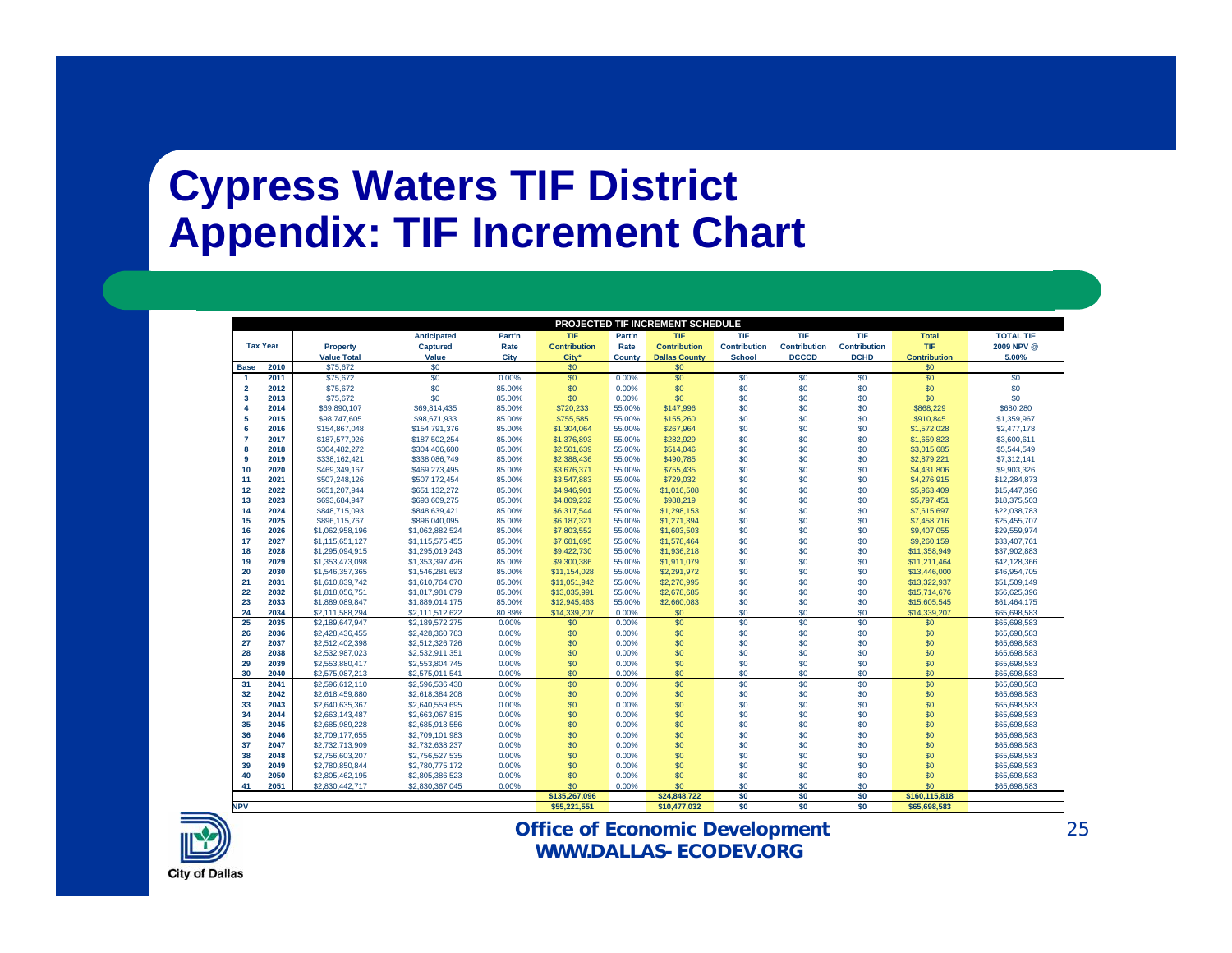### **Cypress Waters TIF District Appendix: Phase I Sources and Uses**

| <b>Funding Sources:</b>          |  |                                          |  |
|----------------------------------|--|------------------------------------------|--|
| <b>Equity</b>                    |  | \$28,277,624                             |  |
| <b>Construction loan</b>         |  | \$49,809,351                             |  |
| <b>Total Development Funding</b> |  | \$78,086,975                             |  |
| <b>Development Costs:</b>        |  | <b>Soft Costs Hard Costs Total Costs</b> |  |
| <b>PUILLER</b>                   |  |                                          |  |

| <b>Povolophiont</b> Occio:              |                                       |  |
|-----------------------------------------|---------------------------------------|--|
| <b>Private Costs</b>                    | \$7,263,523 \$55,519,735 \$62,783,258 |  |
| <b>Public Costs (Non Reimbursed)</b>    | \$418,755 \$3,210,455 \$3,629,210     |  |
| <b>Public Costs (Reimbursed*)</b>       | \$1,347,059 \$10,327,449 \$11,674,507 |  |
| <b>Total Development Costs (Private</b> |                                       |  |

#### **plus Public) \$9,029,337 \$69,057,638 \$78,086,975**

\*Reimbursed public costs include \$1.9M in potential DWU infrastructure cost participation as well as TIFfunded infrastructure.